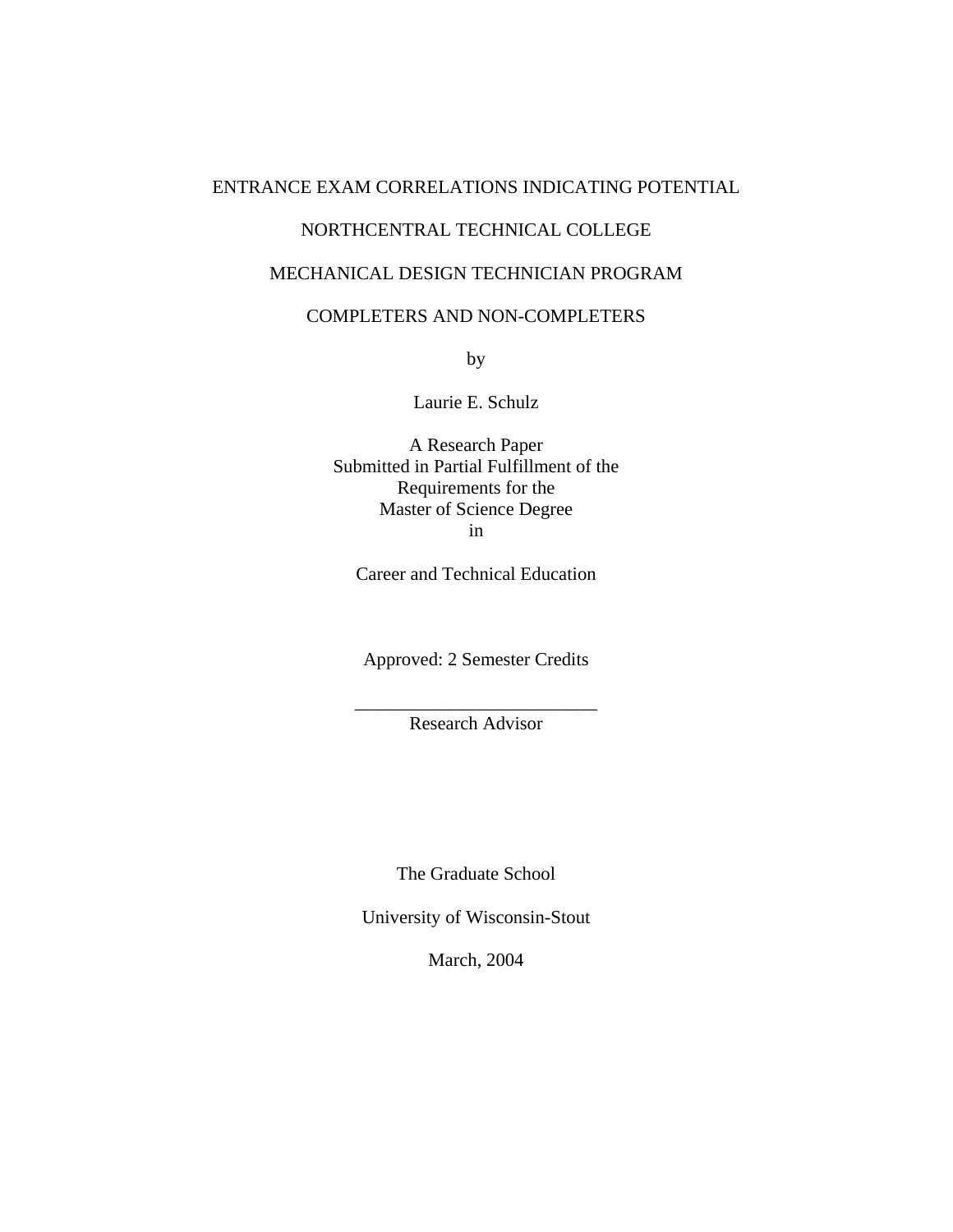The Graduate School

University of Wisconsin Stout

Menomonie, WI 54751

# ABSTRACT

Schulz, Laurie E. \_\_\_\_\_\_\_\_\_\_\_\_\_\_\_\_\_\_\_\_\_\_\_\_\_\_\_\_\_\_\_\_\_\_\_\_\_\_\_\_\_\_\_\_\_\_\_\_\_\_\_\_\_\_\_\_\_\_\_\_\_\_\_\_\_\_\_\_\_

Entrance exam correlations indicating potential Northcentral Technical College

Mechanical Design Technician program completers and non-completers \_\_\_\_\_\_\_\_\_\_\_\_\_\_\_\_\_\_\_\_\_\_\_\_\_\_\_\_\_\_\_\_\_\_\_\_\_\_\_\_\_\_\_\_\_\_\_\_\_\_\_\_\_\_\_\_\_\_\_\_\_\_\_\_\_\_\_\_\_

| Career and Technical Education |
|--------------------------------|
|                                |

Dr. Robert Peters March 12, 2004 36 pages

American Psychological Association,  $5<sup>th</sup>$  edition \_\_\_\_\_\_\_\_\_\_\_\_\_\_\_\_\_\_\_\_\_\_\_\_\_\_\_\_\_\_\_\_\_\_\_\_\_\_\_\_\_\_\_\_\_\_\_\_\_\_\_\_\_\_\_\_\_\_\_\_\_\_\_\_\_\_\_\_\_\_

\_\_\_\_\_\_\_\_\_\_\_\_\_\_\_\_\_\_\_\_\_\_\_\_\_\_\_\_\_\_\_\_\_\_\_\_\_\_\_\_\_\_\_\_\_\_\_\_\_\_\_\_\_\_\_\_\_\_\_\_\_\_\_\_\_\_\_\_\_\_

The purpose of this study is to identify if a correlation exists between the results of Northcentral Technical College's entrance exams, the Accuplacer and the DAT, and the potential for Mechanical Design Technician students to be completers or noncompleters of the program. Archival data from 30 randomly selected Mechanical Design Technician program completers and 30 randomly selected program non-completers was retrieved and plotted on scatter diagrams to identify trends apparent in percentile test scores of this population. Predictability of success in the Mechanical Design Technician program, based on student percentile scores, was compared to predictability reported by Accuplacer and DAT validity studies.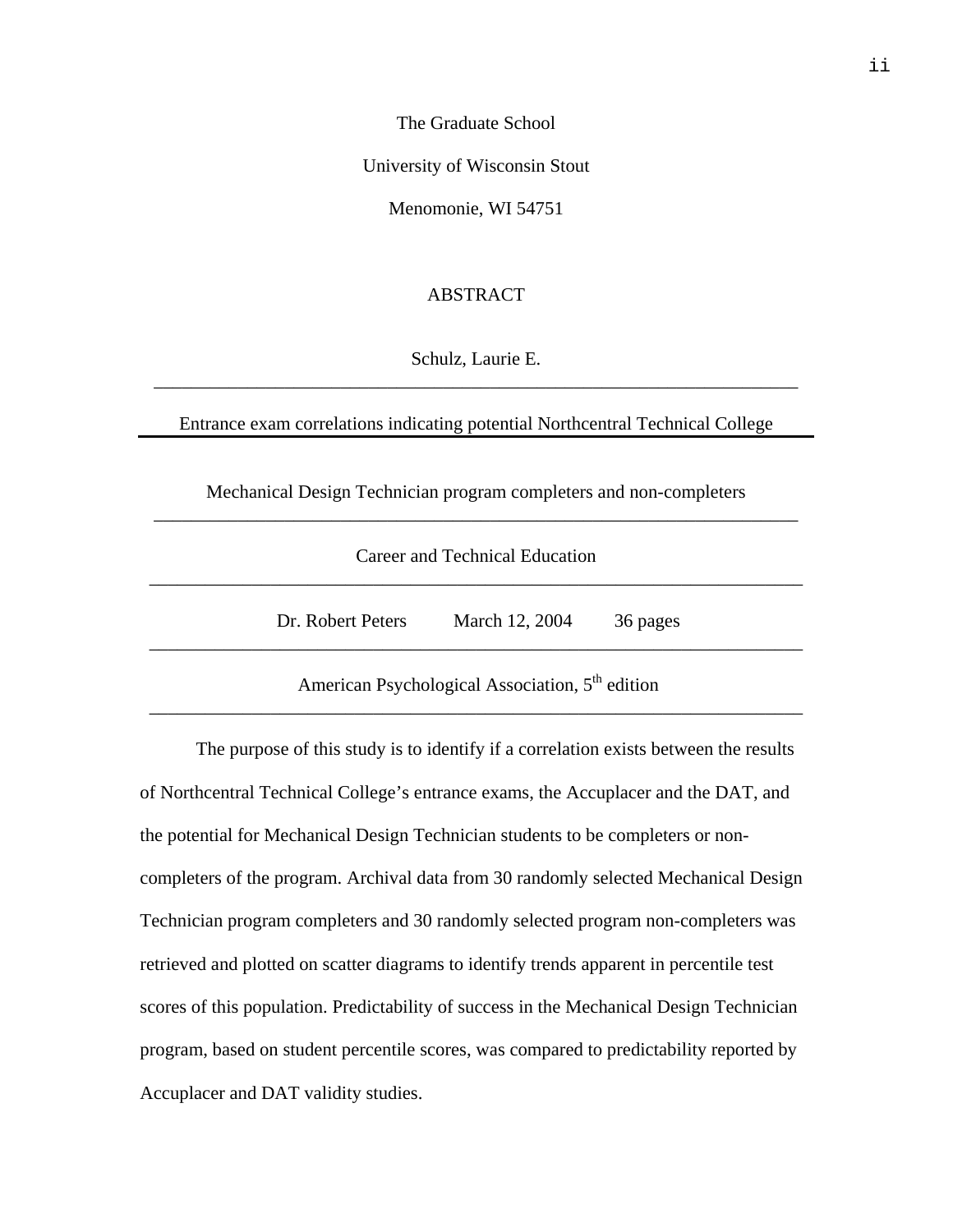It was determined that of the six areas tested; Reading, Sentence Skills,

Mechanical Aptitude, Spatial Relations Aptitude, Arithmetic, and Elementary Algebra, student percentile scores in Arithmetic and Elementary Algebra showed a higher percentage of predictability of success in the Mechanical Design Technician program than Reading, Sentence Skills, Mechanical Aptitude, or Spatial Relations Aptitude testing percentiles. This study also showed Arithmetic and Elementary Algebra testing score predictability of success to be consistent with Accuplacer's validity reporting.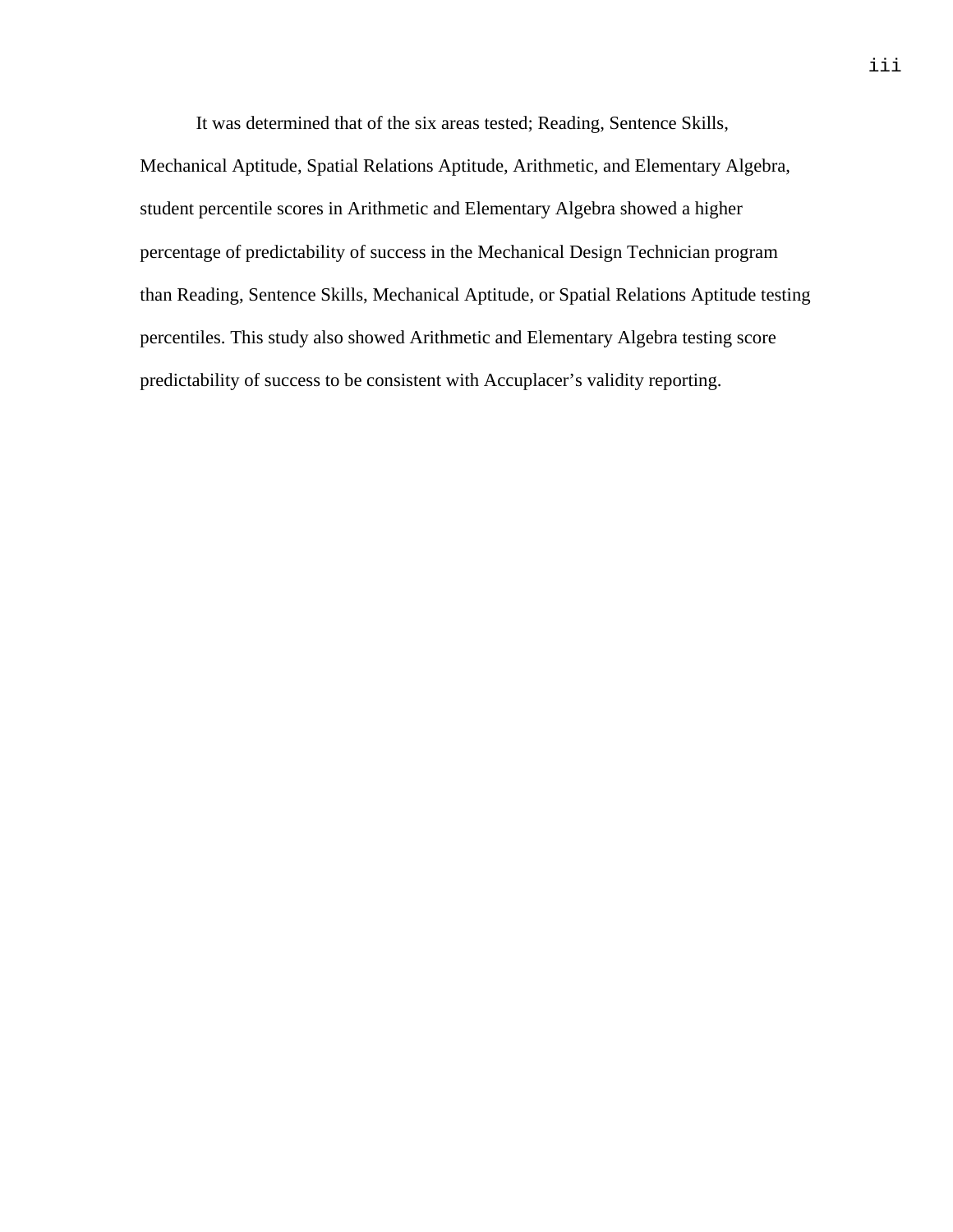| Use of the Accuplacer and DAT at Northcentral Technical College14 |
|-------------------------------------------------------------------|
|                                                                   |
|                                                                   |
|                                                                   |

# TABLE OF CONTENTS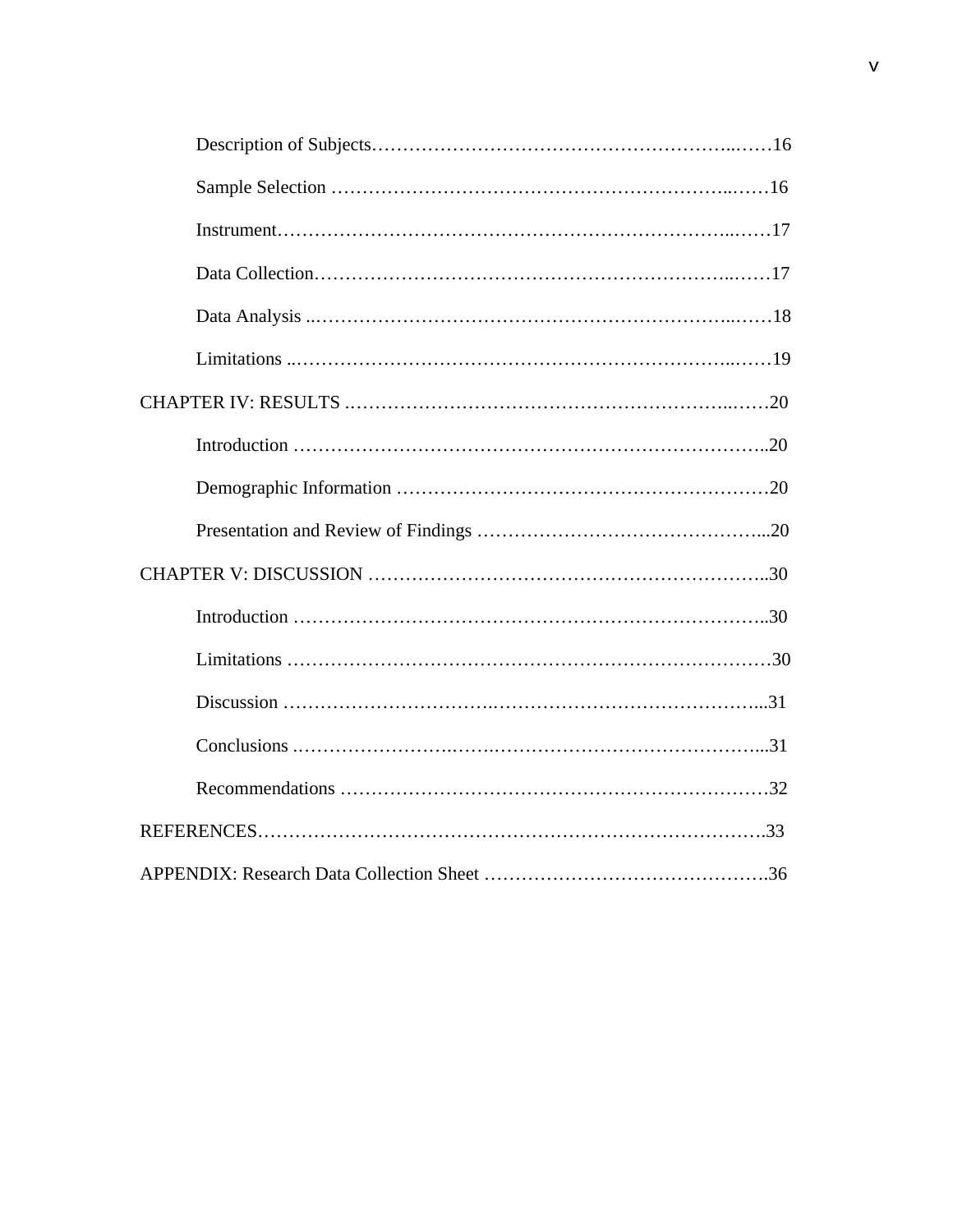# LIST OF TABLES

| <b>DIAGRAM 1:</b> |  |
|-------------------|--|
| <b>DIAGRAM 2:</b> |  |
| DIAGRAM 3:        |  |
| DIAGRAM 4:        |  |
| <b>DIAGRAM 5:</b> |  |
|                   |  |
| DIAGRAM 6:        |  |
|                   |  |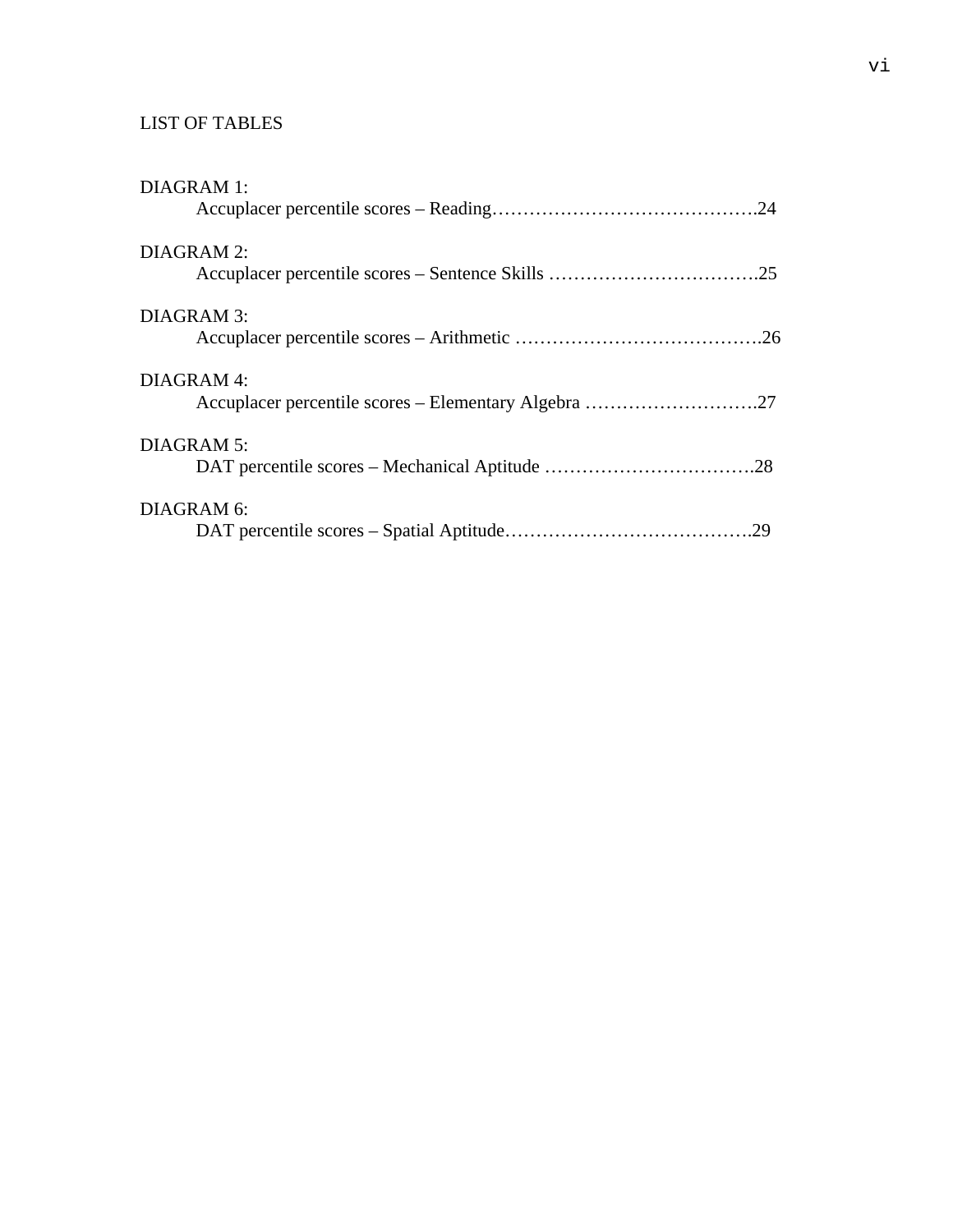#### CHAPTER I: INTRODUCTION

# Background

Most colleges throughout the United States require some type of entrance exam or proof of a specific level of knowledge and ability before accepting a person into academia (*College entrance exams,* 2001). Some of the more common forms of entrance exam tests are the SAT and ACT (*ESC issue site,* 2002). Northcentral Technical College (NTC) in Wausau, WI is not dissimilar. NTC requires that anyone applying for entrance into an associate degree program at the college show proof of level of knowledge or ability with ACT or SAT results, grade transcripts from another postsecondary school, or the completion of the Accuplacer and Differential Aptitude Test (DAT) (J. Hansen, personal communication, June 17, 2002). Approximately 85% of students applying for entry into a two-year associate degree program at NTC demonstrate their level of knowledge or skill with results from the Accuplacer and the DAT (N. Gould, personal communication, June 17, 2002). These two tests are administered at NTC (W. Owens, personal communication, June 13, 2002).

Each associate degree program at NTC recommends a varying level of knowledge or skill in specific areas such as English, Mathematics, Science, mechanical aptitude, and spatial relations aptitude (*Minimum admission requirements for entry*, personal communication, September 19, 2001). The Mechanical Design Technician associate degree program recommends minimum Accuplacer scores of  $60<sup>th</sup>$  percentile in Reading Comprehension,  $50<sup>th</sup>$  percentile in Sentence Skills,  $70<sup>th</sup>$  percentile in Arithmetic,  $70<sup>th</sup>$ percentile in Elementary Algebra, and minimum DAT scores of  $60<sup>th</sup>$  percentile for both spatial and mechanical aptitudes (*MDT program admission guidelines*, personal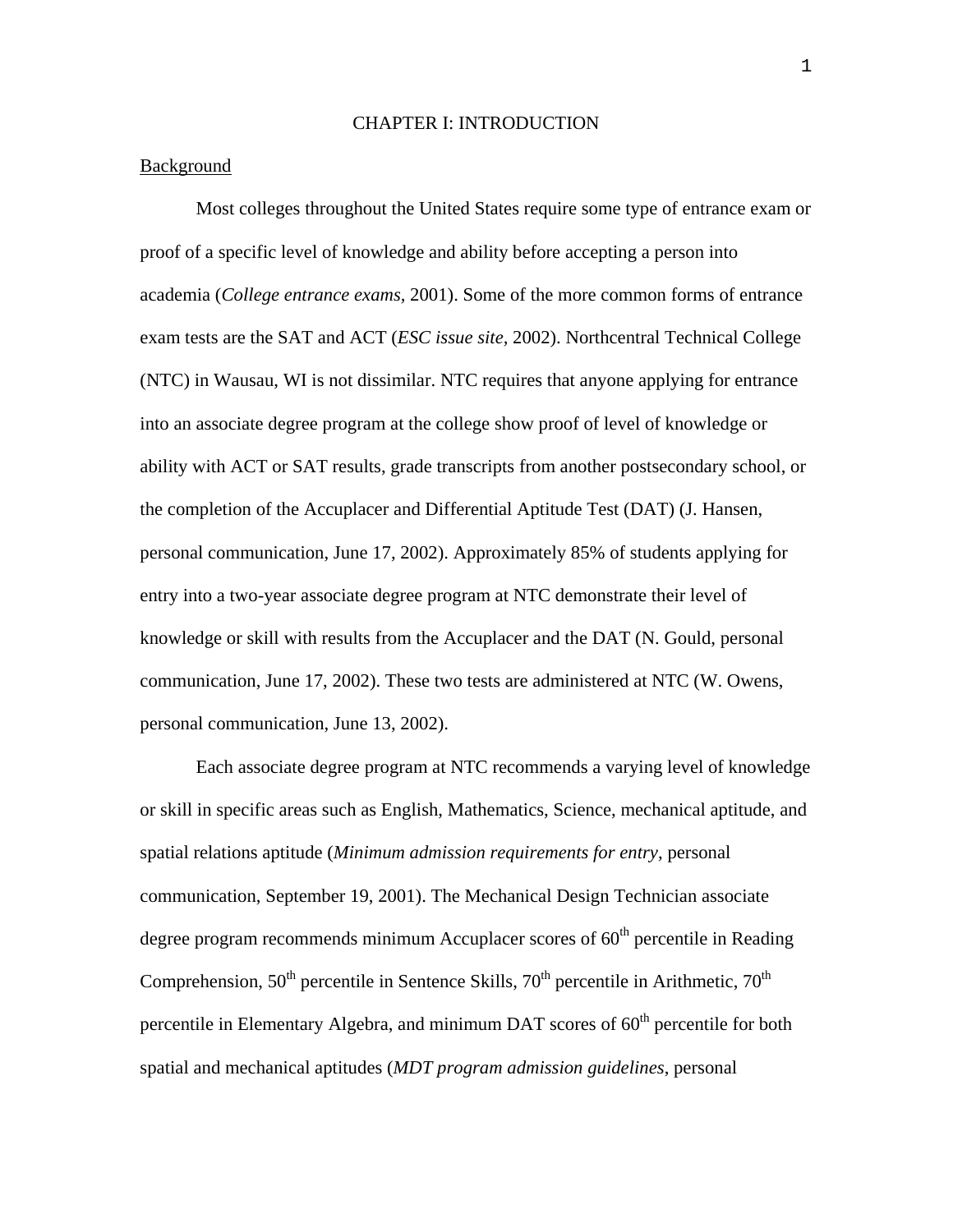communication, September 19, 2001). These Mechanical Design Technician minimum test scores were determined by the NTC guidance/career counselors and the Mechanical Design instructors in 1992, and were based on best professional estimates (N. Gould, personal communication, June 17, 2002). Students not meeting these minimum recommendations are directed to the GOAL lab for remedial skills training, or counseled into another occupational area of study (*Minimum admission requirements for entry,*  personal communication, September 19, 2001). Once a specific level of remediation is achieved, students are allowed to retake the Accuplacer and DAT to demonstrate that the recommended knowledge and skill level exists for program entry (*Learning center (GOAL) referral form*, personal communication, 2002). Because retesting is not required, upon completion of remediation some students will also be admitted into the Mechanical Design Technician program under the advisement of GOAL lab instructors, without retaking the Accuplacer and DAT to verify knowledge and skill level (W. Owens, personal communication, March 2, 2004).

Entrance exam test score results, which include the Accuplacer and DAT, have historically been used as an indicator of success when completing a specific course of study (Hawks & Lindquist, 1999). Therefore, it could be assumed that students with test results allowing entrance into the Mechanical Design Technician program at NTC would be successful completers of the program. But, over the past five years, less than 40% of the students entering the program have completed the course of study required for graduation (*Program comparison*, personal communication, June 17, 2002). There is a need to review the results of the Accuplacer and DAT exams and determine if there are notable correlations in the test results of program completers and non-completers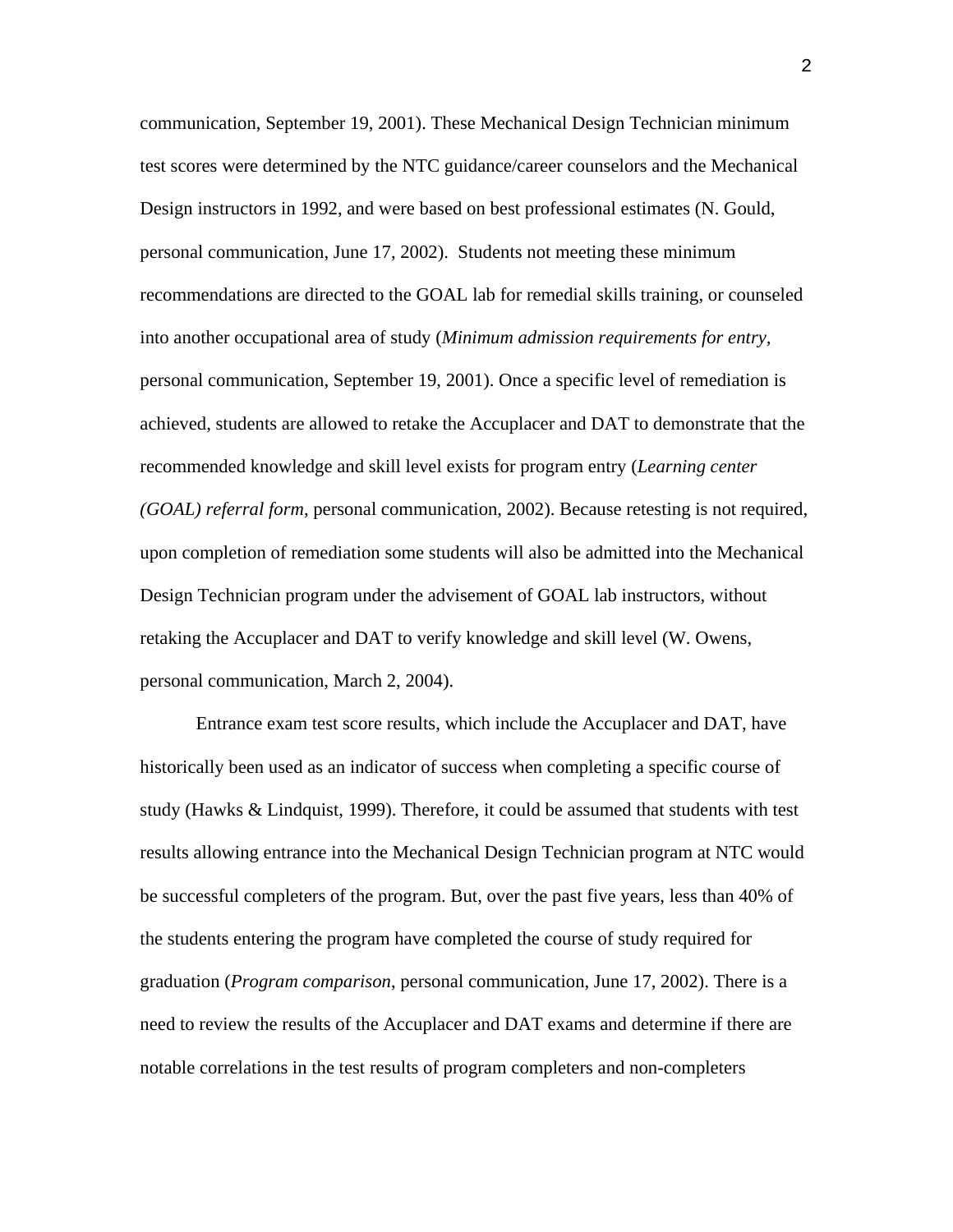(K. Barr, personal communication, March, 2002). If correlations can be found, this information could serve as future projects to: increase the number of students allowed into the program, to increase FTE's which would allow for additional program funding, and to increase the number of students who complete the program and are available to fill job opening throughout the NTC district.

## Statement of the Problem

Northcentral Technical College needs to determine if a correlation exists between the Accuplacer and the DAT entrance exam results and the potential for a Mechanical Design Technician (MDT) student to be a completer or a non-completer, through the analysis of archival data collected from 1998 through 2004. There has never been a formal entrance exam study conducted at Northcentral Technical College that is specific to the MDT associate degree program (N. Gould, personal communication, June 17, 2002).

#### Purpose of the Study

The purpose of this study is to identify if a correlation exists between the results of Northcentral Technical College's entrance exams, the Accuplacer and the DAT, and the potential for a MDT student to be a completer or a non-completer.

#### Research Objectives

This study will address the following objectives:

1) Determine if there is a correlation in the entrance exam test results of past Northcentral Technical College MDT program non-completers.

2) Determine if there is a correlation in the entrance exam test results of past Northcentral Technical College MDT program completers.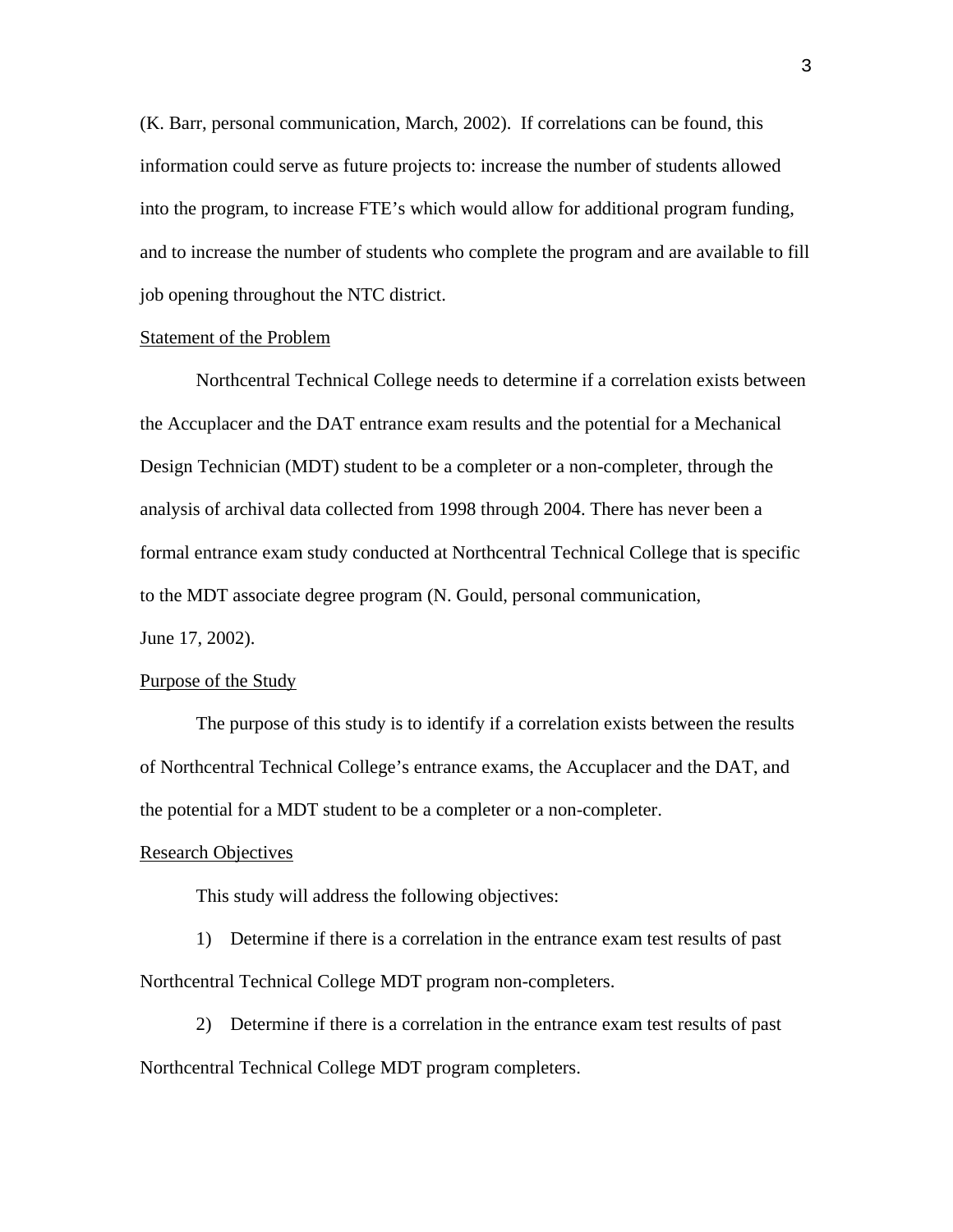3) Compare the test results of completers and non-completers.

#### Justification for Research

A study to identify correlations in the entrance exams of Northcentral Technical College MDT students can be justified on several levels:

1) Test result correlations of non-completers may assist in identifying potential MDT students who require remedial instruction in specific areas before entering Northcentral Technical College's MDT program. This remedial instruction could better prepare students for successful completion of the program.

2) Correlations identifying a future MDT student as possibly a completer or non-completer can be used by guidance counselors to encourage or direct students into a workforce education program that better matches their abilities.

3) Test result correlations in specific test areas may indicate that to complete the MDT program, potential new students may have lower test results in specific areas than those that were historically used, allowing a greater number of students into the MDT program.

4) This study can be used by other Northcentral Technical College programs as a model to identify the entrance exam test result correlations of completers and noncompleters.

5) This study could be used by high schools in the Northcentral Technical College district for curriculum planning to prepare students for the MDT program.

6) This study may be used by other Technical Colleges in Wisconsin as a model to identify the entrance exam correlations of completers and non-completers.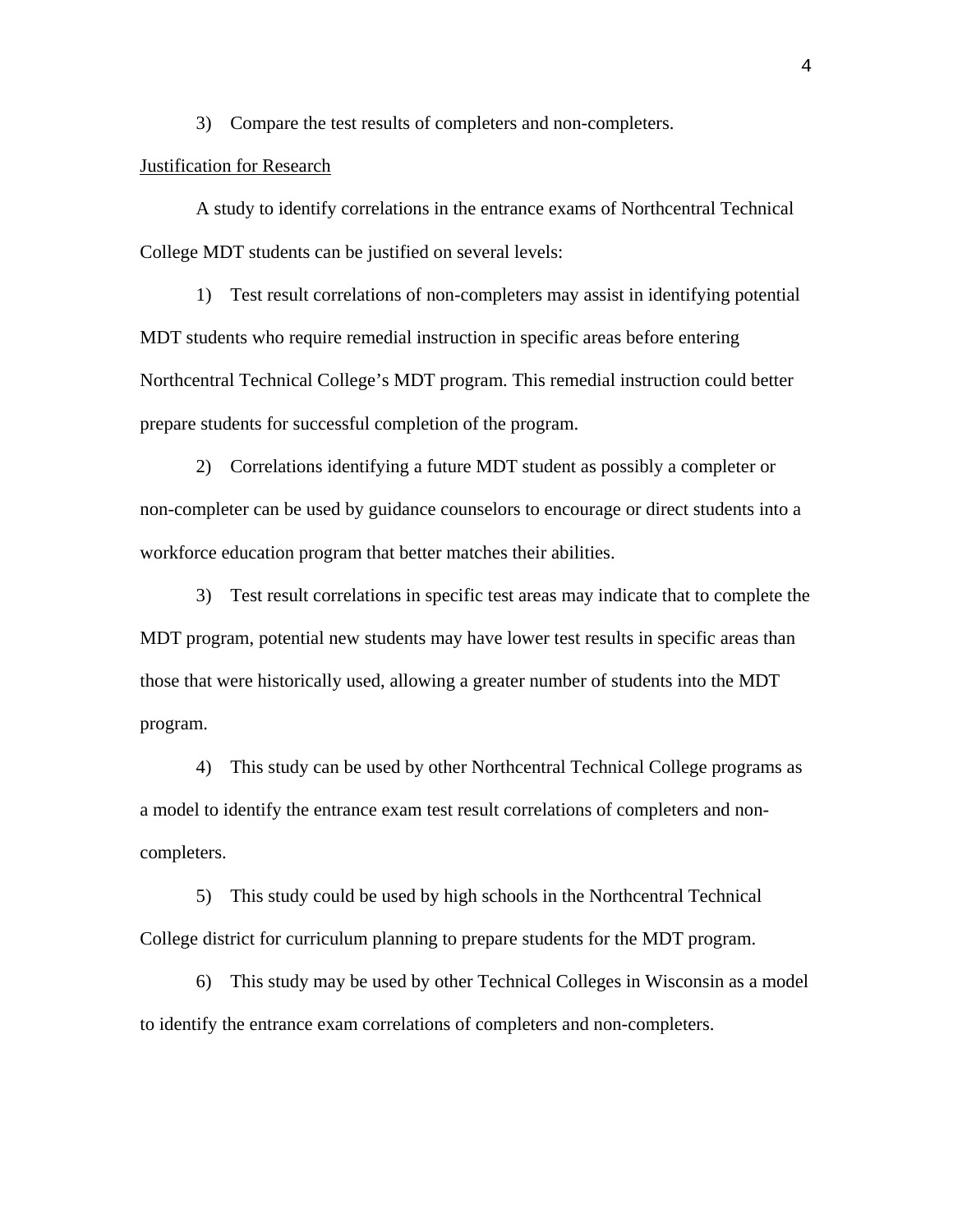## Significance of the Study

This study is important to the MDT program at Northcentral Technical College for the following reasons:

1) This study reinforces the use of entrance exam testing for potential Northcentral Technical College MDT students.

2) This study may identify a need for changing the test result recommendations currently in place for Northcentral Technical College's MDT program.

3) This study may assist in increasing the number of Northcentral Technical College MDT graduates, if test result correlations are used to assist in the academic preparation of entering students.

4) Community support of the MDT program will increase as a greater number of graduates are produced to fill the needs of Northcentral Technical College district businesses and industries.

#### Limitations of the Study

There are limitations associated with this research:

1) Not all potential students take the Accuplacer and DAT before being accepted into Northcentral Technical College's MDT program.

2) Northcentral Technical College does not archive Accuplacer and DAT testing data for more than five years.

3) The study will not include a plan for revising the Accuplacer and DAT results levels recommended for admission into NTC's MDT program.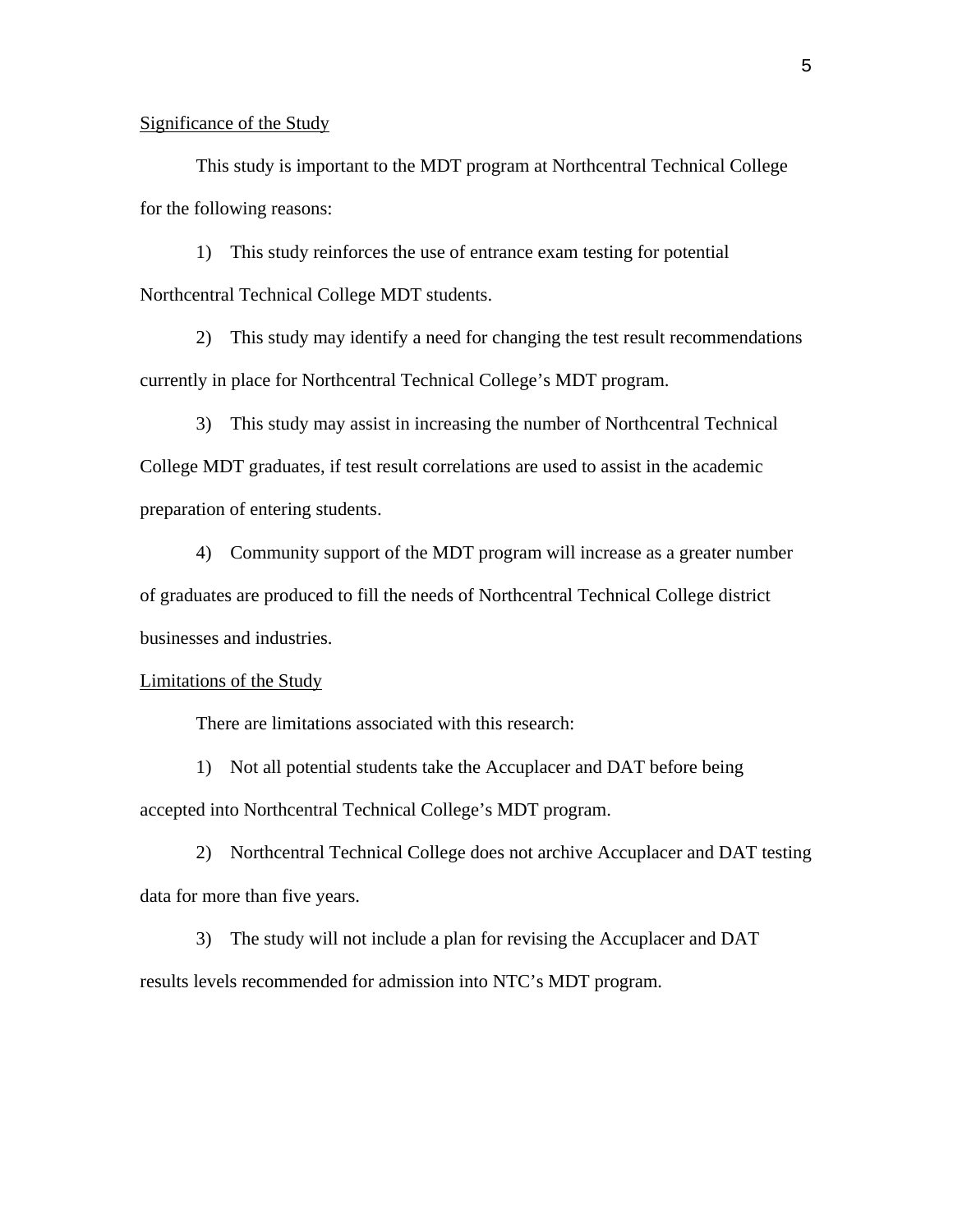## Assumptions of the Study

The following assumptions are present in this research:

1) This study assumes Accuplacer and DAT results are a valid indicator of readiness and abilities necessary to complete the MDT program.

2) This study assumes that archival data retrieval will be accurate and complete.

3) This study assumes that completion or non-completion of the program is determined by academic and cognitive abilities.

4) This study assumes financial and personal situations do not play an active role in completion or non-completion of the MDT program at Northcentral Technical College.

# Definition of Terms

For clarity of understanding, the following terms used within this study were defined:

Accuplacer – A computerized assessment test that will provide information about level of skill accomplishment in reading, writing and one of three levels of mathematics (*Placement test,* 2002). Community colleges, four-year colleges, and technical schools around the world extensively use this test (*The college board,* 2002).

American College Testing (ACT) – A college entrance exam measuring achievement in the core curriculum areas and is based on academic knowledge and skills typically taught in high school college-preparatory courses (*ESC issue site,* 2002).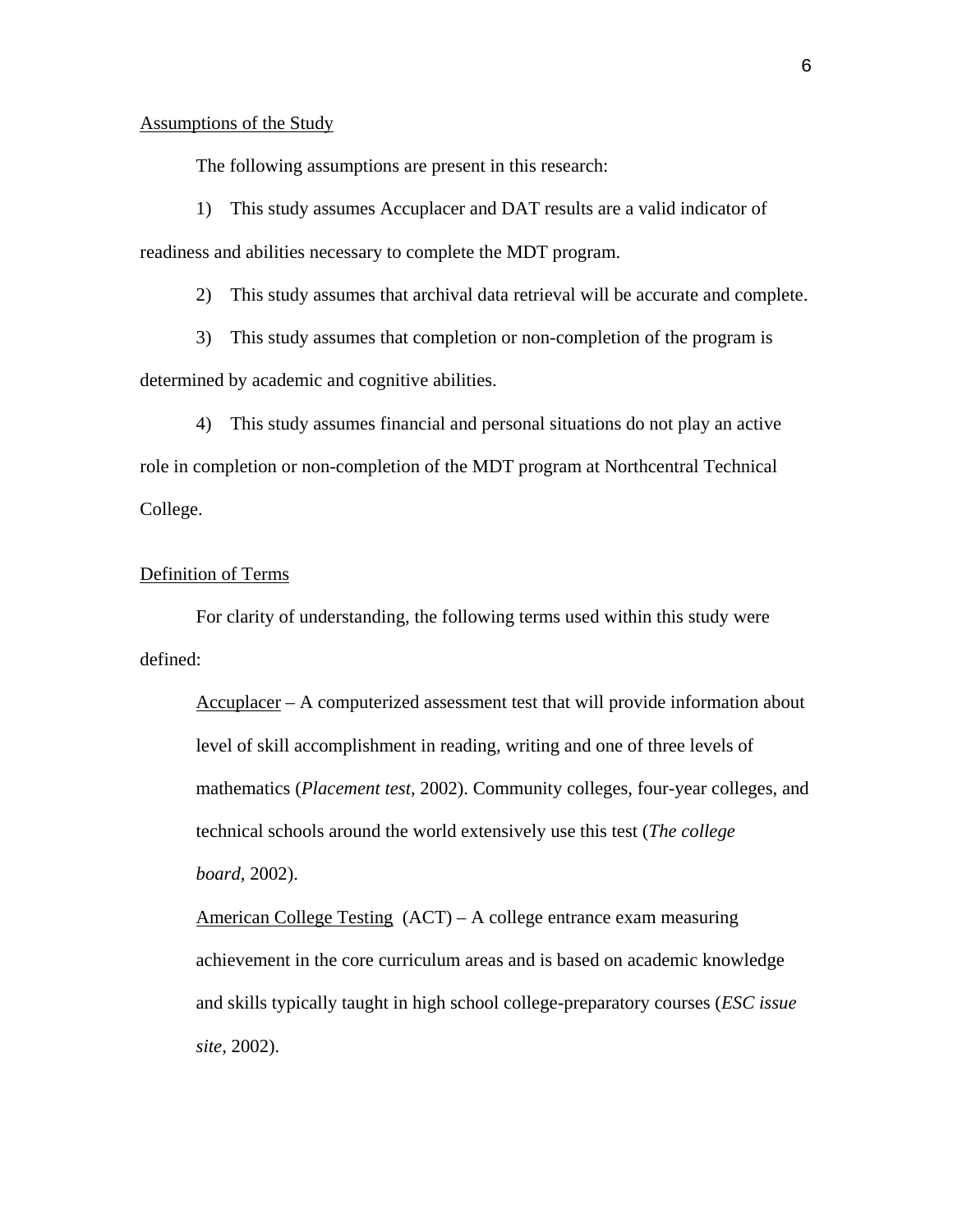Completer – Person who has started a program course of study and completes all requirements for graduation.

Differential Aptitude Test (DAT) - An assessment test used to measure academic aptitude and reasoning ability such as mechanical and spatial relations (*Differential aptitude test,* 2000).

Full-Time Equivalent (FTE) – Unit of measure used in the Wisconsin Technical College system to determine the effectiveness of educational programs. One FTE equals 30 student credit hours. The greater the FTE numbers, the greater the state financial aid the program receives. One FTE generates approximately \$2,000.00 in state aid (J. Worden, personal communication, June 17, 2002).

GOAL Lab – Learning center at NTC designed to provide self-paced, individualized classes for the purpose of improving academic skills in preparation

for a specific course of study (*NTC student catalog*, 2003).

Mechanical Design Technician  $(MDT) - A$  title used in industry for those who have typically complete a two-year associate degree program with an engineering emphasis from a Technical College, University Extension, or Community College (Bureau of Labor Statistics, 2002).

Non-completer – Person who has started a program course of study and does not complete all requirements for graduation.

Percentile – A number dividing the range of a set of test data based on comparisons to other students completing similar test questions (*The college board, computerized placement tests,* personal communication, October, 1991).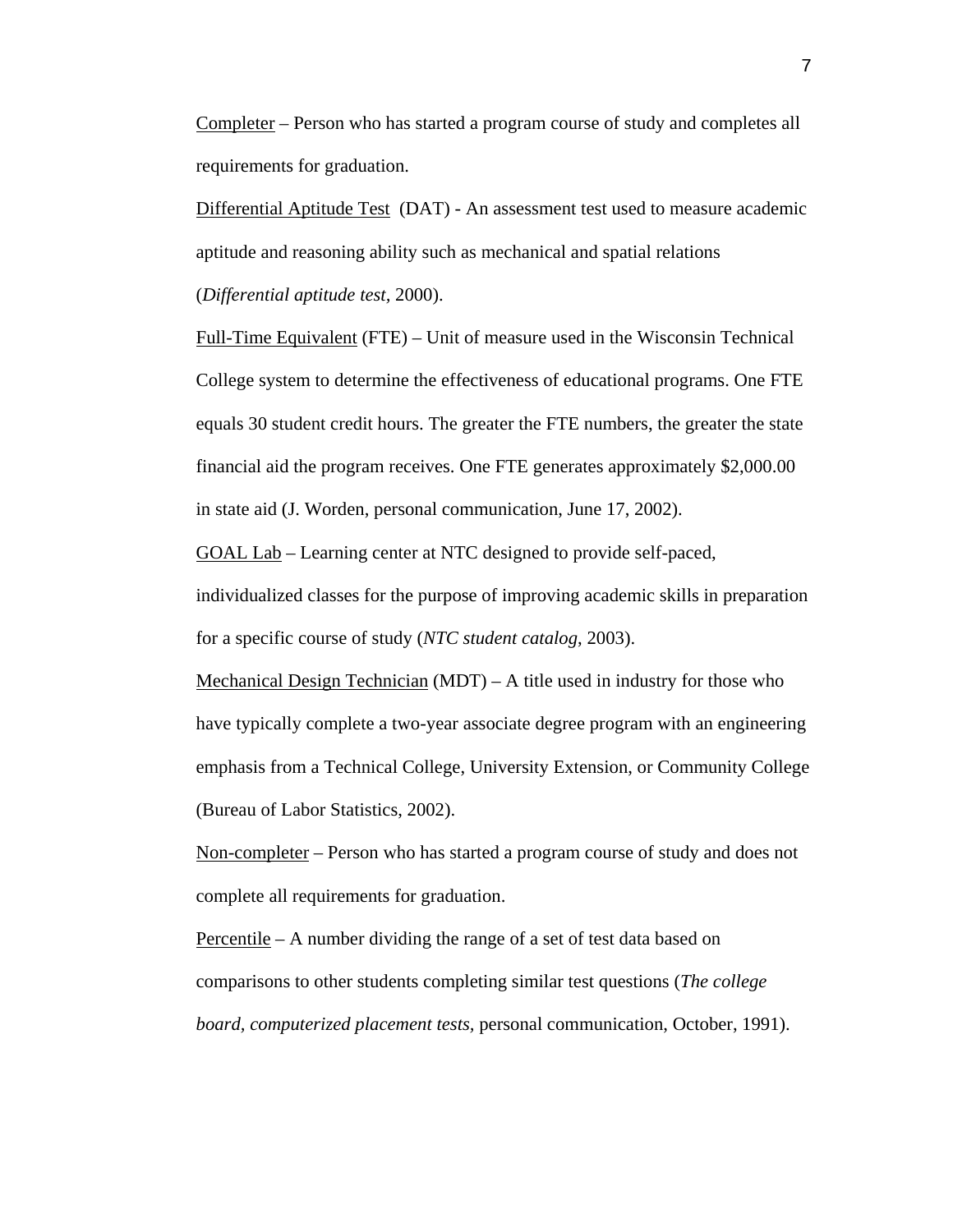Scholastic Aptitude Test (SAT) - A college entrance exam designed to measure aptitude and innate intelligence (*ESC issue site*, 2002).

Spatial Relations Aptitude – The ability to visualize a three-dimensional object from a two-dimensional pattern, and to also visualize how the object would look if rotated in space (*Differential aptitude test,* 2000).

Workforce Education – Educational curriculum designed to prepare learners for occupations in business and industry (*Gray,* 1998).

#### Methodology

This chapter outlined the need, purpose, justification, and significance for conducting a study to identify whether a correlation exists between the results of entrance exams given to potential Northcentral Technical College Mechanical Design Technician students and their potential to be completers or non-completers of the program. The study's assumptions and limitations were clarified and terminology was defined.

The succeeding Chapter II will be a review of literature. Chapter III contains a discussion of the methods and procedures applied in this study, which include a review of past entrance exams and a checklist that will be used to compile archival data from Northcentral Technical College Mechanical Design Technician program completers and non-completers. The results of the study are presented in Chapter IV. The final chapter, Chapter V, provides a summary, conclusions, and recommendations for further study.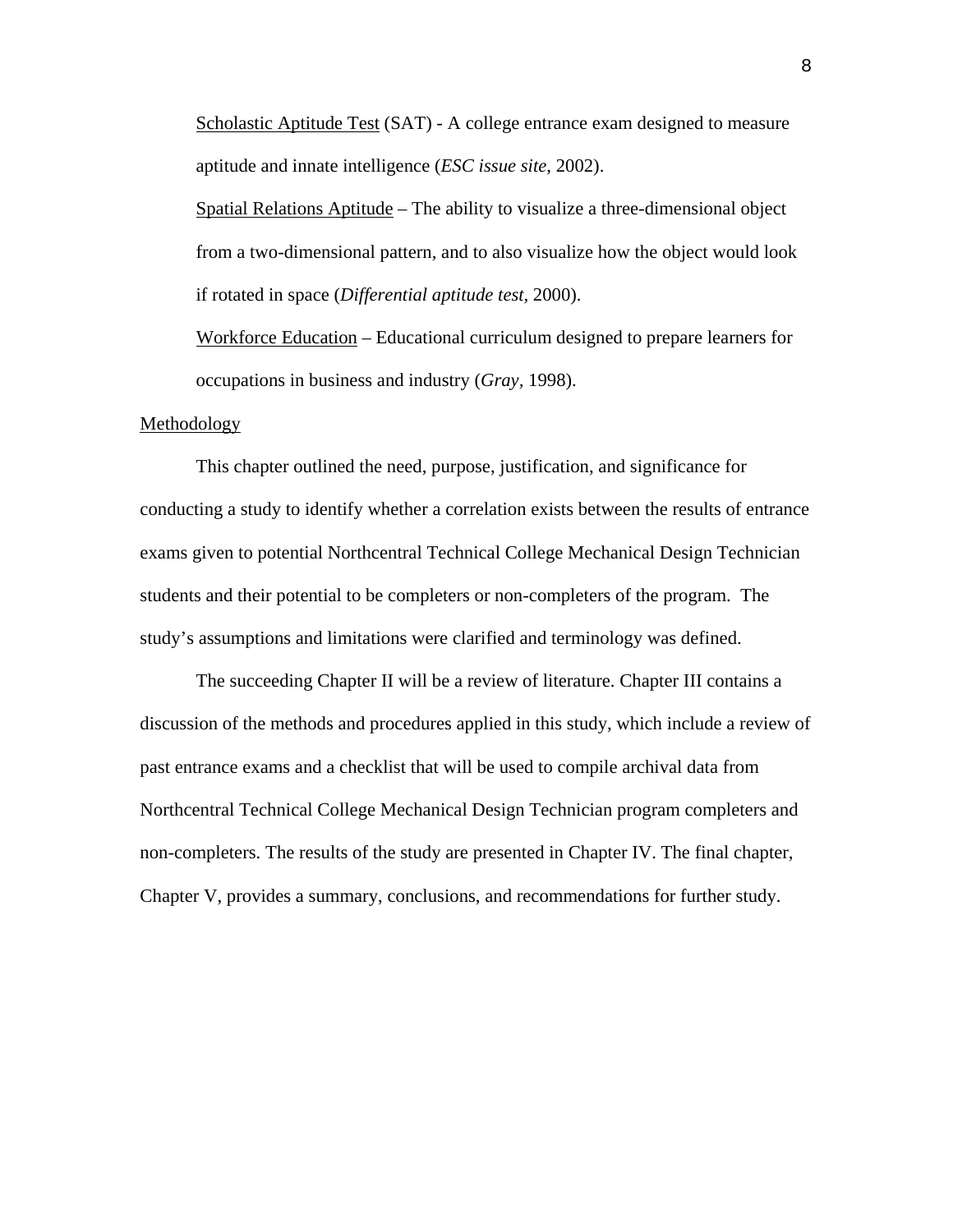#### CHAPTER II: REVIEW OF LITERATURE

### Introduction

This review will explore the reliability of the Accuplacer and DAT as predictors of success within two-year college programs, as well as detailing the skill levels associated with Accuplacer and DAT scoring. Background information regarding the use of the Accuplacer and DAT at Northcentral Technical College will be reviewed, including minimum percentile recommendations for admission into the MDT program at Northcentral Technical College.

#### Accuplacer Entrance Exam

The Accuplacer was developed, standardized, and validated by the College Board and is used to identify students' strengths and needs in a variety of subjects including the areas of reading, sentence skills, arithmetic, and elementary algebra. Northcentral Technical College has been using the Accuplacer as one of their entrance exams since 1992. Currently the Accuplacer is used at more than 300 colleges nationwide (*Accuplacer placement testing student guide,* 2002).

In research conducted to test the validity of the Accuplacer, two-year colleges across the country administered the test and then compared the test results and a predicted grade of "C" or better, with a student's actual grade earned after taking a course requiring a specific skill level associated with that subject matter. An overall 69% of those who had taken the test were correctly identified regarding whether they would earn a grade above or below a "C." This observation rate between the predicted and actual grade outcome was considered a highly significant finding (*Accuplacer notebook*, 1993).

9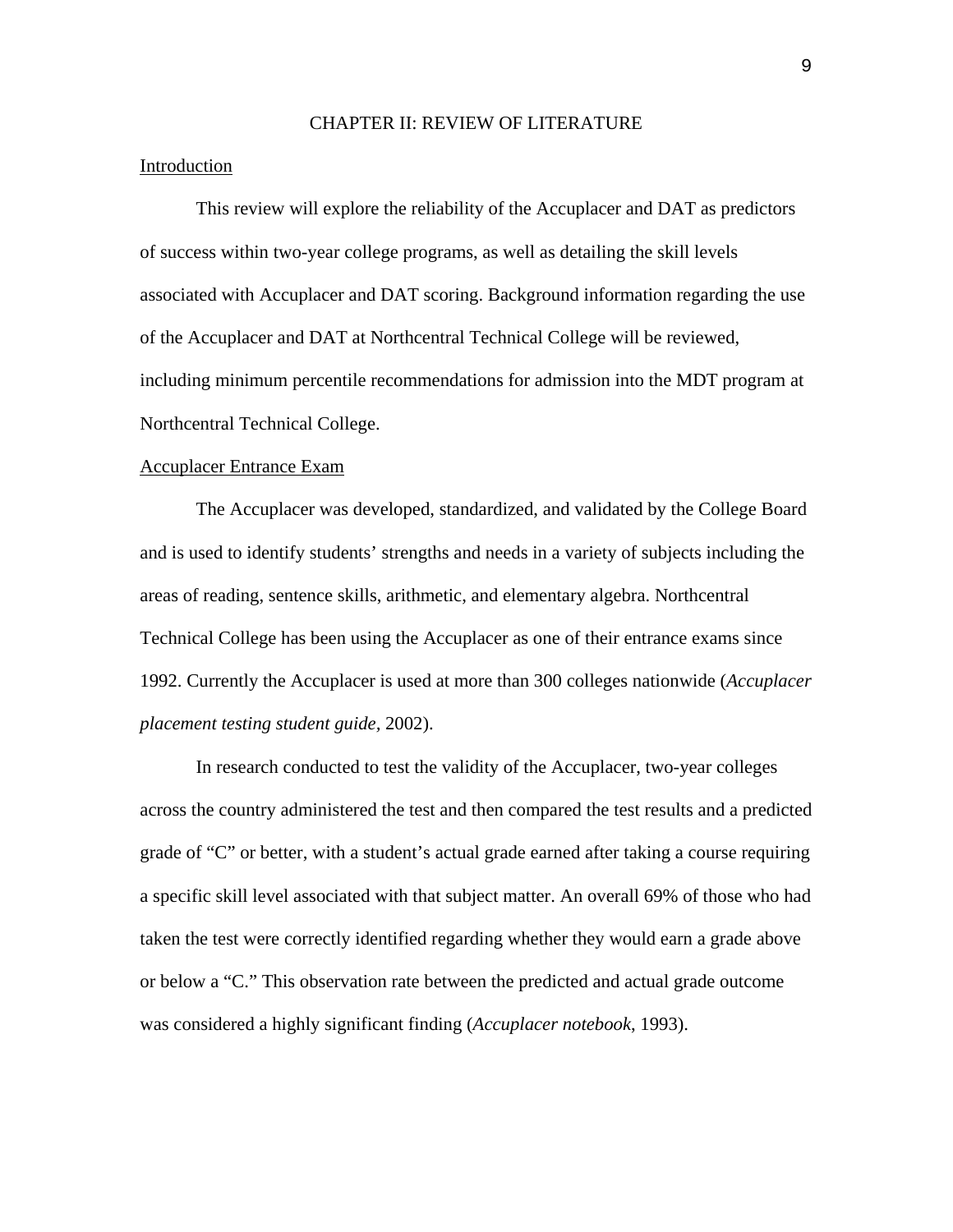Each subject area of Accuplacer testing, reading, sentence skills, arithmetic, and elementary algebra, demonstrates varying skill levels specific to that subject. Students scoring the percentile shown demonstrate the following skills in reading comprehension. Between the  $15<sup>th</sup>$  and  $49<sup>th</sup>$  percentile, students will comprehend short passages characterized by uncomplicated ideas, straightforward presentation, general proximity of subject matter to everyday experience, they will recognize main and less central ideas and the tone of passages when questions do not require fine distinction. Between the  $50<sup>th</sup>$  and  $84<sup>th</sup>$  percentile, students are able to read with comprehension short passages that are characterized by moderately uncomplicated ideas and organization, and moderately sophisticated vocabulary. They will recognize main and secondary points making somewhat fine distinctions, making simple deductions for a series of facts, and be able to recognize organizing principles, including the relationship between sentences. Those scoring in the 85<sup>th</sup> percentile or higher will read with comprehension short passages that are somewhat complex in terms of one or more of the following traits: ideas conveyed, likely unfamiliarity with the subject matter, difficulty of the vocabulary used, and difficulty of sentence structure. They will also identify points that are merely implied, follow moderately complex arguments or speculations, and recognize subtle tone and organization.

Sentence Skills are demonstrated with the following percentiles:  $15<sup>th</sup>$  to  $49<sup>th</sup>$ percentile includes the ability to solve simple problems in sentence inversion, subordination, and logic, correct simple sentence fragments, and correct misplaced modifiers. At this level sentence stimuli are about 15 to 20 words in length. Skill levels in the  $50<sup>th</sup>$  to  $84<sup>th</sup>$  percentile include the ability to solve problems of faulty coordination in a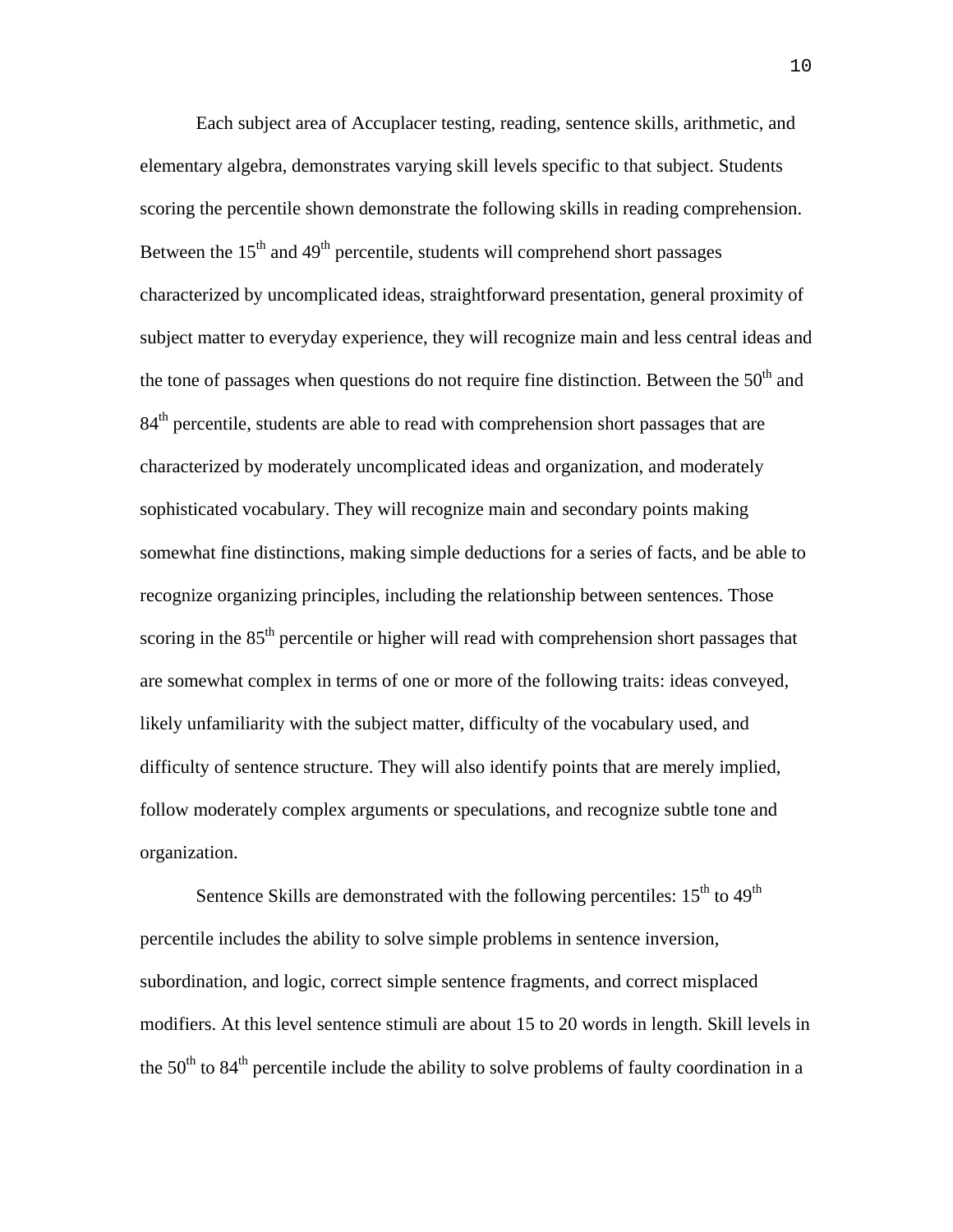sentence with one or two clauses, faulty subordination in a sentence with one or two clauses, manipulate verb clauses and active and passive voices, and solve problems that combine logic and grammar. Sentence length at this level is about 28 words. A sentence skill level of 85<sup>th</sup> percentile or higher demonstrates the ability to manipulate complex sentences having two or more subordinate clauses and/or inclusions, correct problems of syntax error and repetitive diction, and recognize correct and incorrect linkages of clauses, including problems involving semicolons. Maximum sentence length is about 31 words.

Arithmetic skill demonstrated between the  $20<sup>th</sup>$  to  $49<sup>th</sup>$  percentiles represents the ability to perform simple addition, subtraction, and multiplication operations with decimals. At this level students can also determine the relative size of fractions, calculate averages, and solve simple word problems involving money. Students scoring in the  $50<sup>th</sup>$ to 79<sup>th</sup> percentile range demonstrate skill in performing basic addition, subtraction, multiplication, and division of whole numbers, fractions and decimals, and mixed number arithmetic operations. They can also make simple conversions among fractions, decimals, and percents, and can estimate products of decimals and square roots of whole numbers. Those scoring in the  $80<sup>th</sup>$  to  $94<sup>th</sup>$  percentile range can divide whole numbers by decimals or fractions and solve simple word problems involving fractions, decimals, ratios, percent increase and decrease, and perimeter. Arithmetic percentile scores of 95 and above is a demonstration of skill in solving word problems involving manipulation of units of measure, solving more complex problems involving percent, averaging, and proportional reasoning, finding the square root of mixed numbers and decimal numbers, and solving simple number sentences involving a variable.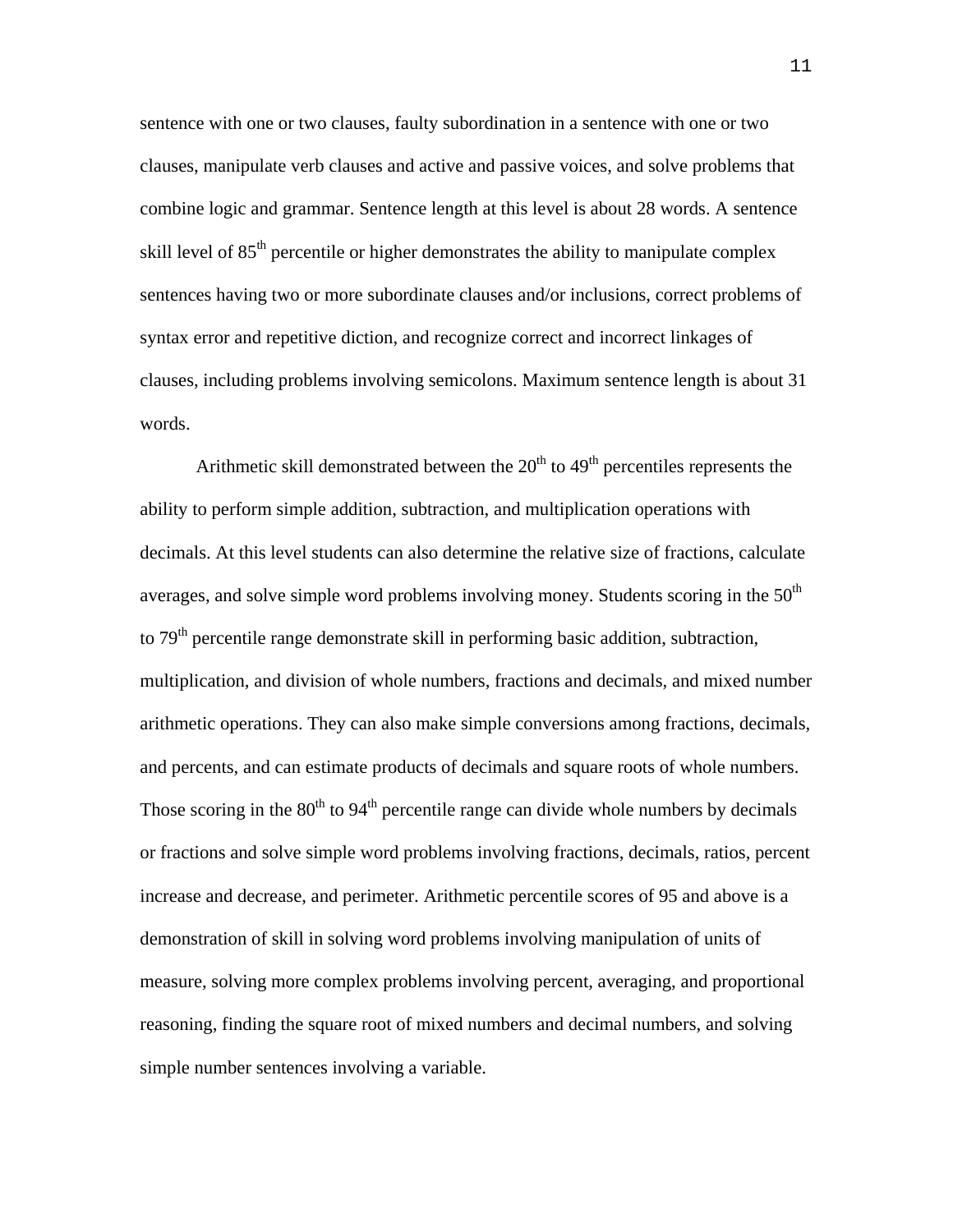Students scoring between the  $20<sup>th</sup>$  to  $49<sup>th</sup>$  percentiles in Elementary Algebra demonstrate a sense of order relationships and the relative size of signed numbers. If a  $50<sup>th</sup>$  to  $79<sup>th</sup>$  percentile score is achieved students can perform operations with signed numbers and algebraic expressions combining terms, multiplying binomials, and identifying common factors. A  $80<sup>th</sup>$  to  $94<sup>th</sup>$  Elementary Algebra percentile score demonstrates skill in simplified algebraic expressions, adding radicals, adding algebraic fractions, factoring quadratic expressions in standard form, factoring the difference of squares, squaring binomials, evaluating algebraic expressions, and solving linear equations with integer coefficients. Students scoring  $95<sup>th</sup>$  percentile and higher demonstrate skill in factoring quadratic expressions, solving quadratic equations in nonstandard form, solving linear equations with fractional and literal coefficients, solving linear inequalities with integer coefficients, solving systems of equations, and identifying graphical properties of equations and inequalities (*Accuplacer notebook*, 1993).

It is recommended by the developers of the Accuplacer that instructors, guidance counselors, and test administrators review the skill level associated with the percentile scores of each subject area and set minimum entrance exam test scores according to the skill level required for acceptance into a specific program of study. Test scores are an indicator of current skill level and a predictor of an individual's ability to succeed in a course requiring those skills. Those students not meeting the minimum skill level requirements should seek remediation to develop the required skills (*Accuplacer notebook*, 1993).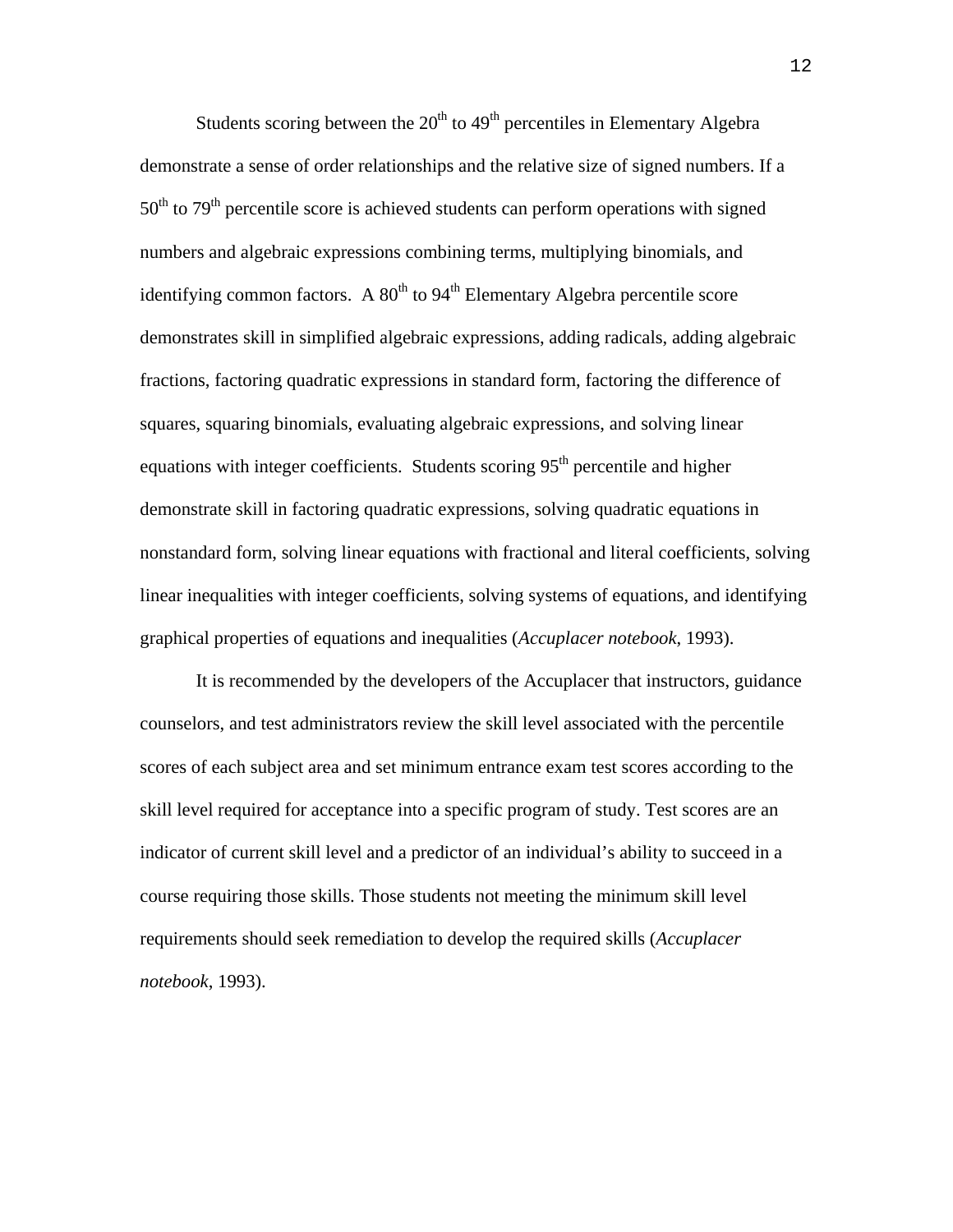## DAT Entrance Exam

The DAT was first published in 1947 and is most commonly used by secondary schools and two-year technical colleges. In 1982 a third revision was made to the test battery. This third revision is forms V and W. There have been two more recent revisions made to the test. The most recent revision was published in 1990, DAT Level 1 and Level 2 – Form C, although forms V and W continue to be used nation wide (R. Smith, personal communication, February 8, 2004). NTC currently uses the V and W forms of the DAT. V and W are alternate forms of the same test. The more recent revisions of the DAT do not have alternate forms. NTC saw the ability to have alternate forms as an advantage over the more recent revisions because the test is sometimes given to large groups sitting in close proximity to each other, and sometimes circumstances are presented in which students retake the tests (W. Owens, personal communication, February 10, 2004).

The authors and publishers of the DAT have conducted a series of validity studies on the V and W forms of the DAT. These studies have yielded thousands of validity coefficients. The accepted method of determining the predictive value of the DAT is first to administer it to an adequate number of persons who are about to begin a particular type of educational course. When sufficient time has elapsed so that success in the course can be reasonably assessed, a criterion measure is obtained. The criterion measure reflects how well an individual performs on his/her educational tasks. The most common means of expressing the relationship between the DAT and a criterion is the validity coefficient of correlation between test scores and criterion measures. The magnitude of the validity coefficients reported strongly suggests that the DAT is a very good predictor of educational outcomes (Bennett, Seashore, & Wesman, 1984).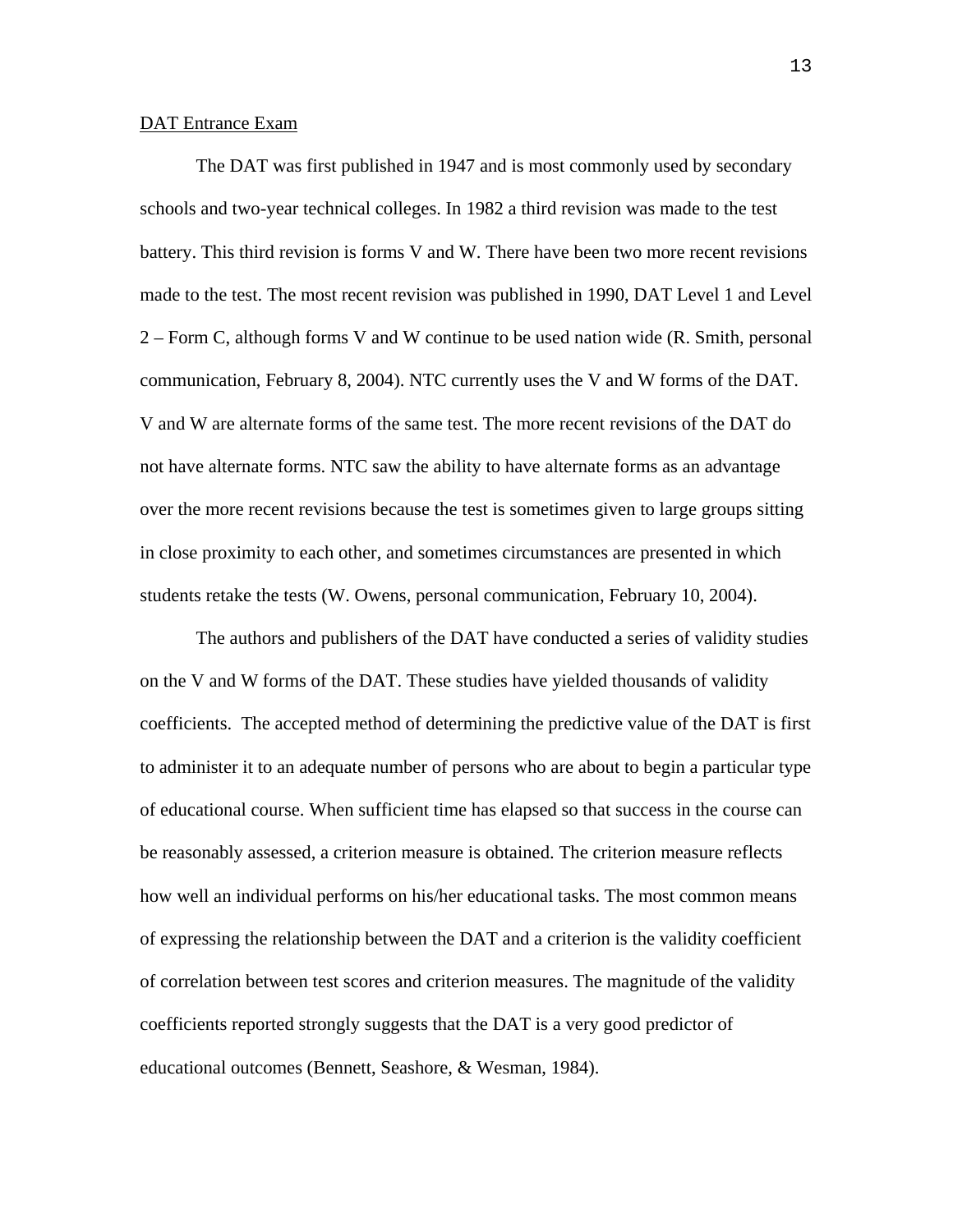Unlike many entrance exams, the DAT does not measure an individual's level of knowledge. Instead, the DAT is a series of assessments designed to measure an individual's ability to learn or to succeed in a variety of areas. Two of these areas of assessment are mechanical reasoning and spatial relations. Mechanical reasoning measures the mechanical principles of motion, tools, and machinery. Pictorially presented mechanical situations and simply worded questions are used to represent principles that involve reasoning rather than specific knowledge. Test scores may predict success as a carpenter, electrician, engineer, machine operator, or any job where repair and operation of complex devices is involved. Spatial relations testing measures an individual's ability to visualize a three-dimensional object from a two-dimensional pattern, as well as one's ability to visualize how the object would look if rotated in space. Test scores may predict success in architecture, art, carpentry, clothing design, and drafting (*Differential aptitude test*, 2002).

The DAT allows a maximum possible raw score of 70 in mechanical reasoning and 60 in spatial relations. Student scores are reported by percentile. This percentile rank compares the individual's raw score with the raw scores of other students nationwide who have taken the test. A percentile score of 80 means the student is at the top of 80% of those tested (*DAT scoring assistant*, 2004). A setting of test scores at the 35<sup>th</sup>, 55<sup>th</sup>, and  $80<sup>th</sup>$  percentile makes it possible to deal with four ability groups, the below average (below 35<sup>th</sup> percentile), low average (35<sup>th</sup> to below 55<sup>th</sup> percentiles), high average (55<sup>th</sup> to below  $80<sup>th</sup>$  percentile) and superior  $(80<sup>th</sup>$  percentile and above). Predictability of success is described in like terms, where in an individual scoring below average in mechanical reasoning would have a below average likelihood of being successful in a course of study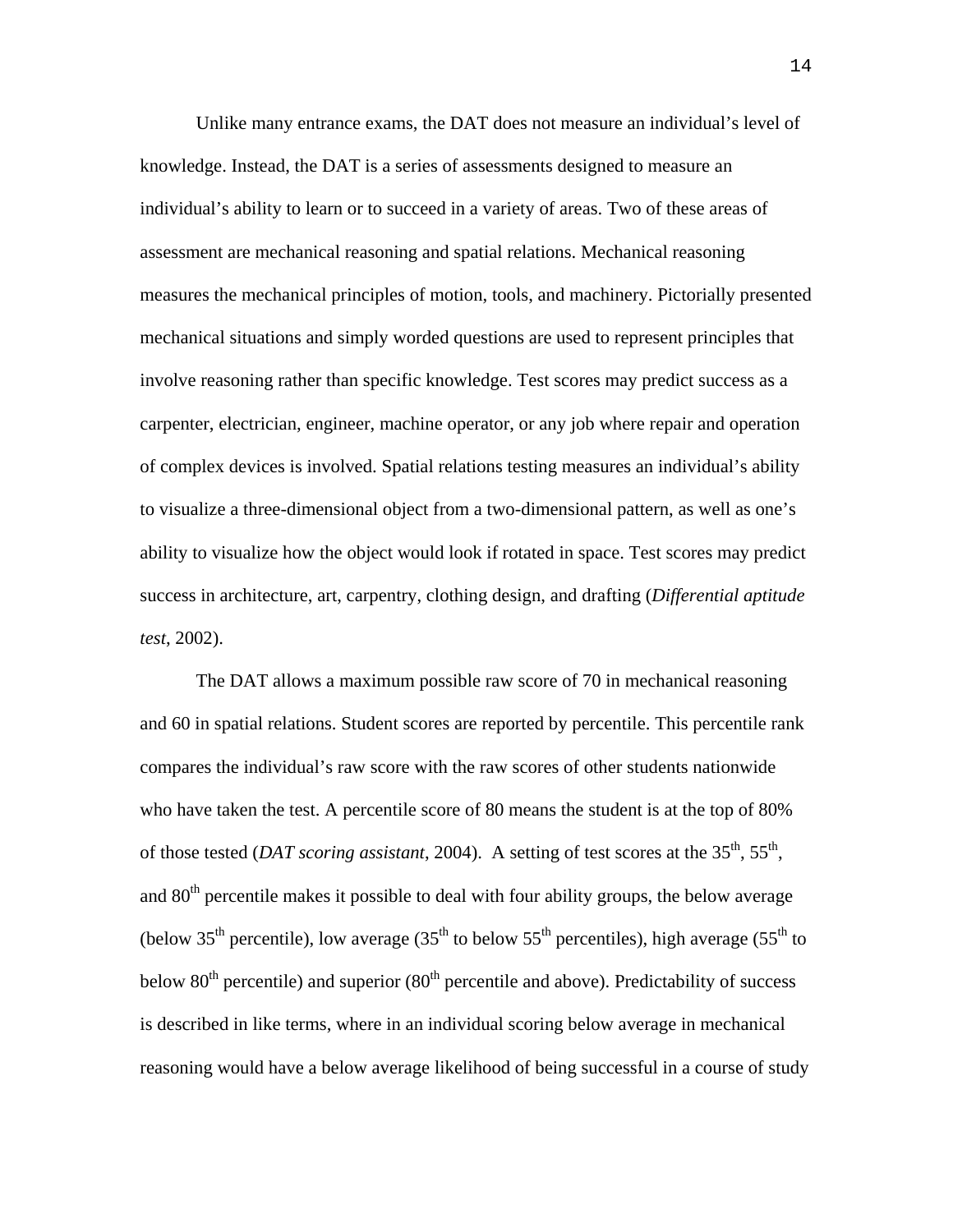utilizing mechanical reasoning aptitude such as Engineering and Applied Science (Bennett, Seashore, & Wesman, 1982).

Use of the Accuplacer and DAT at Northcentral Technical College

NTC has always used an assessment instrument to measure student readiness for the MDT program. But, NTC does not use assessment results as a barrier for admission into the MDT program. In 1992 NTC became one of the first two-year colleges in Wisconsin to begin using the Accuplacer. The Accuplacer is now a commonly used assessment tool throughout the Wisconsin Technical College System. The DAT has been used by NTC for more than 30 years. Although the DAT is not widely used within the Wisconsin Technical College System, NTC has found a good history of validity and reliability with the test (J. Hansen, personal communication, January 27, 2004).

Currently NTC recommends the following minimum scores for admission into the Mechanical Design Technician program:

Accuplacer -  $60<sup>th</sup>$  percentile in Reading Comprehension

50<sup>th</sup> percentile in Sentence Skills

70th percentile in Arithmetic

70<sup>th</sup> percentile Elementary Algebra

 $DATA - 60<sup>th</sup>$  percentile in spatial aptitude

 $60<sup>th</sup>$  percentile in mechanical aptitude

(*MDT program admission guidelines*, personal communication, September 19, 2001).

Of the students admitted into the MTD program, 85% take the Accuplacer and DAT, yet less than 40% of those students admitted into the program are completers of the program.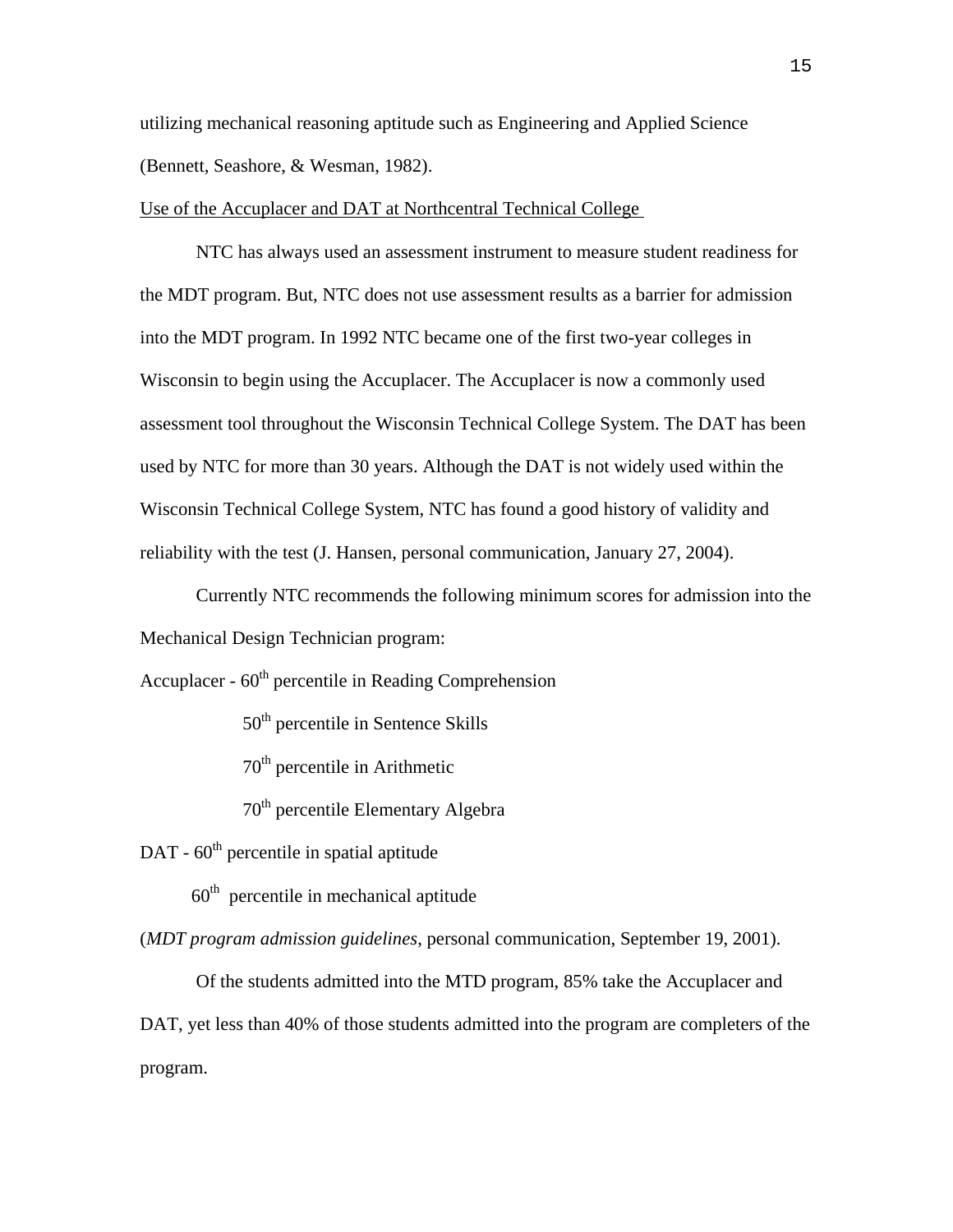### CHAPTER III: METHODOLOGY

# Introduction

This chapter will describe the research site, procedures, as well as the subjects under study. In addition, the instrument used to collect information will be discussed as to its content, format, validity, and reliability. The chapter will conclude with some of the methodological limitations.

#### Site Selection

The site selected for research was Northcentral Technical College, which is part of the Wisconsin Technical College system (WTC), located in Wausau, Wisconsin. NTC serves all or part of ten counties in north central Wisconsin. The college currently has approximately 2,450 full-time equivalent (FTE) students, and nearly 18,000 people take at least one class annually (*NTC student catalog*, 2003). NTC offers certificate programs, one-year diploma programs, and two-year associate degree programs, as well as the opportunity to enroll in general studies classes and specific interest courses. Mechanical Design Technician is one of the two-year associate degree programs offered at NTC. Description of Subjects

The sample for this study was drawn from those students who had enrolled in Northcentral Technical College's MDT program from 1998 through 2002 and had also taken the Accuplacer and the DAT entrance exams.

#### Sample Selection

A list of students was generated by ID number who took the Accuplacer and/or the DAT and also enrolled in the MDT program. Students were not identified by name, only by ID number. ID numbers cannot be linked back to the student's name. Student's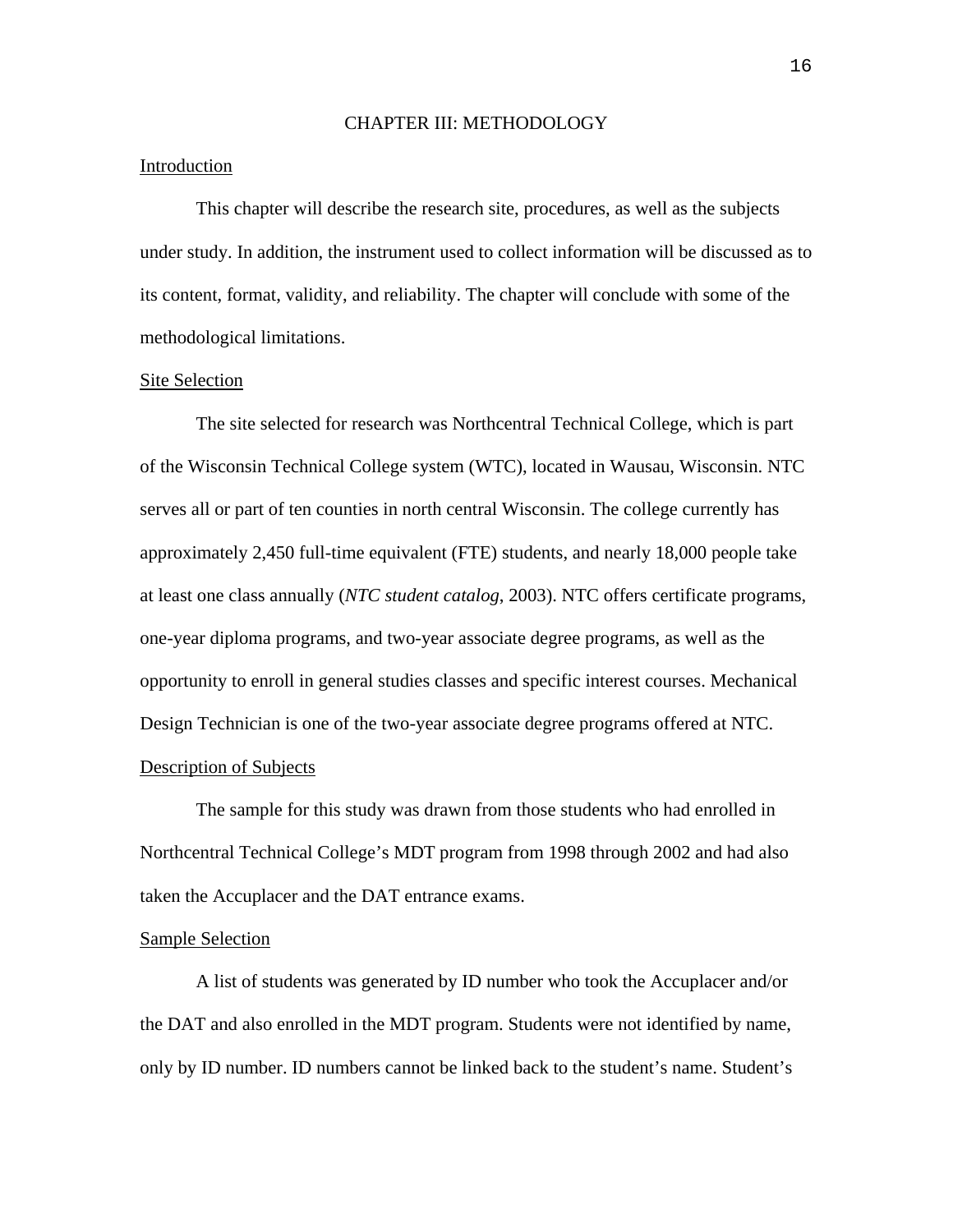names and ID numbers are not used in this paper. From this list, two groups have been identified: MDT completers and MDT non-completers. A minimum of 30 students were randomly selected from each group to be part of the study, for a total sample of 60 students.

#### Instrument

The instrument used to list archival data was a sheet (Appendix) consisting of four column groups. The first column listed individuals by student ID number who had enrolled in the MDT program at NTC. The second column identified whether the individual completed the Accuplacer and/or DAT. The third column identified whether the student completed NTC's requirements for graduation from the MDT program. The fourth column lists the raw test score students received on the Accuplacer and the DAT, in six areas; reading, sentence skills, arithmetic, elementary algebra, mechanical aptitude, and spatial relations. This fourth column also lists the percentile conversion of the raw score. The researcher developed the data collection sheet.

#### Data Collection

 Archival data was retrieved and listed on the data collection sheet by the researcher, the testing department, and the student services department at NTC. Student services provided the researcher with class rosters for MDT program first semester classes from 1998 through 2002. From these rosters the researcher pulled student ID numbers of students who had enrolled in the first semester classes for the MDT program. The researcher listed the student ID numbers in column A on the data collection sheet. Student services also provided a listing of MDT graduates from 2000 through 2004. Using the graduation list the researcher identified completer and non-completers of the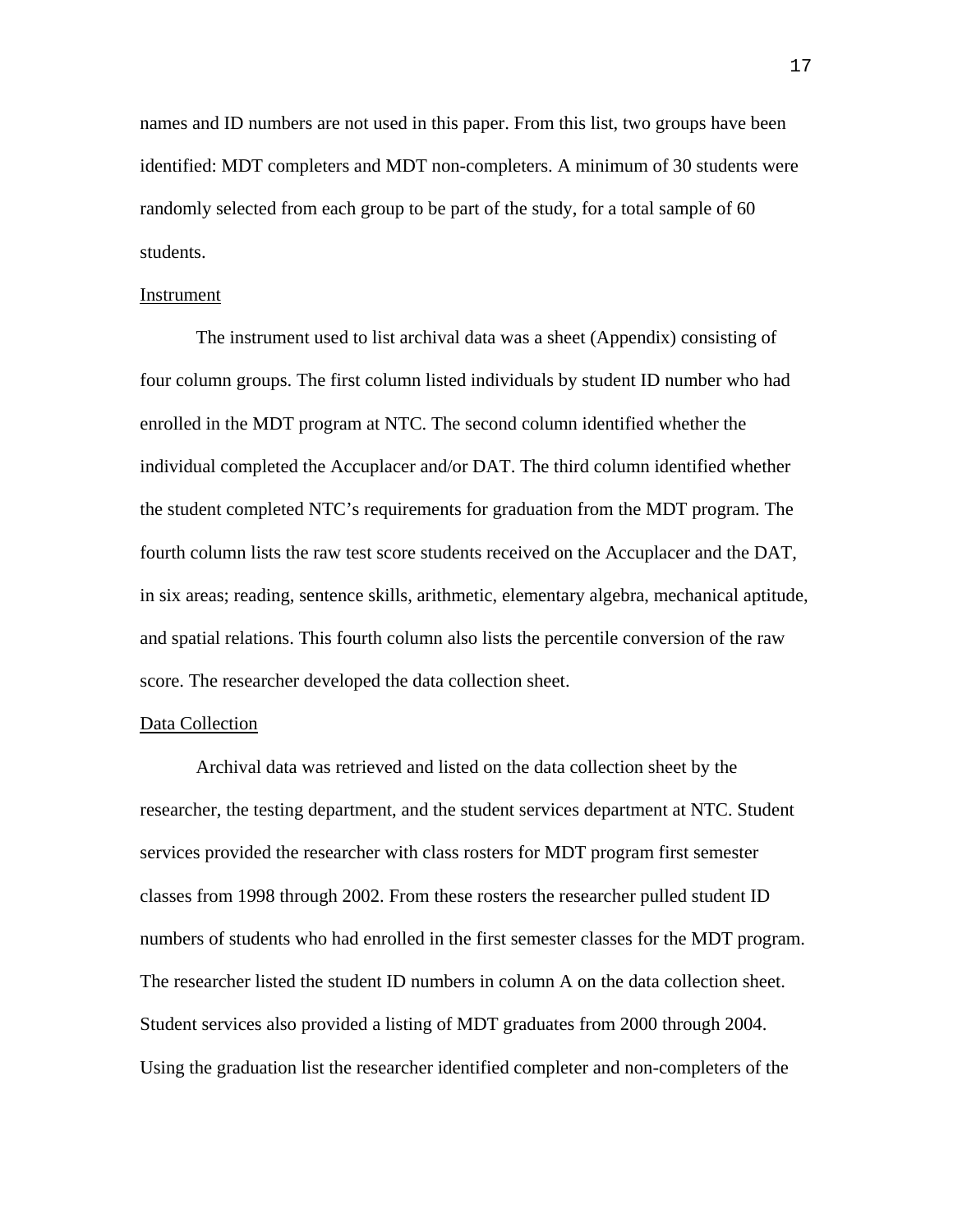MDT program and listed them on the data collection sheet in column C. The researcher and the testing department searched data bases for archival information indicating whether each student listed in column A completed the Accuplacer and/or the DAT. This information was indicated in column B. The testing department and the researcher retrieved each student's raw test scores and corresponding percentile scores for reading, sentence skills, arithmetic, elementary algebra, mechanical aptitude, and spatial relations from the Accuplacer and DAT testing data bases. These raw test scores and corresponding percentile scores where listed on the data collection sheet in column D. Test scores not available in testing data bases were retrieved by the researcher and testing department by searching paper files available is the testing lab.

#### Data Analysis

Data was presented on six scatter diagrams: completers and non-completer – reading, completers and non-completer – sentence skills, completers and non-completer – arithmetic, completers and non-completer – elementary algebra, completers and noncompleter – mechanical aptitude, completers and non-completer – spatial relations. Percentile scores for the Accuplacer and DAT are presented on each diagram. Each diagram identifies percentile scores on the horizontal axis. A bold vertical line identifies the percentile score recommended for admission into the MDT program at NTC. Each randomly selected MDT program completers' percentile scores are represented by numbers 1 through 30 on the vertical axis. Completers' percentile scores are plotted with an X. Each randomly selected MDT program non-completers' percentile scores are represented by numbers 31 through 60 on the vertical axis. Non-completer's percentile scores are plotted with an O.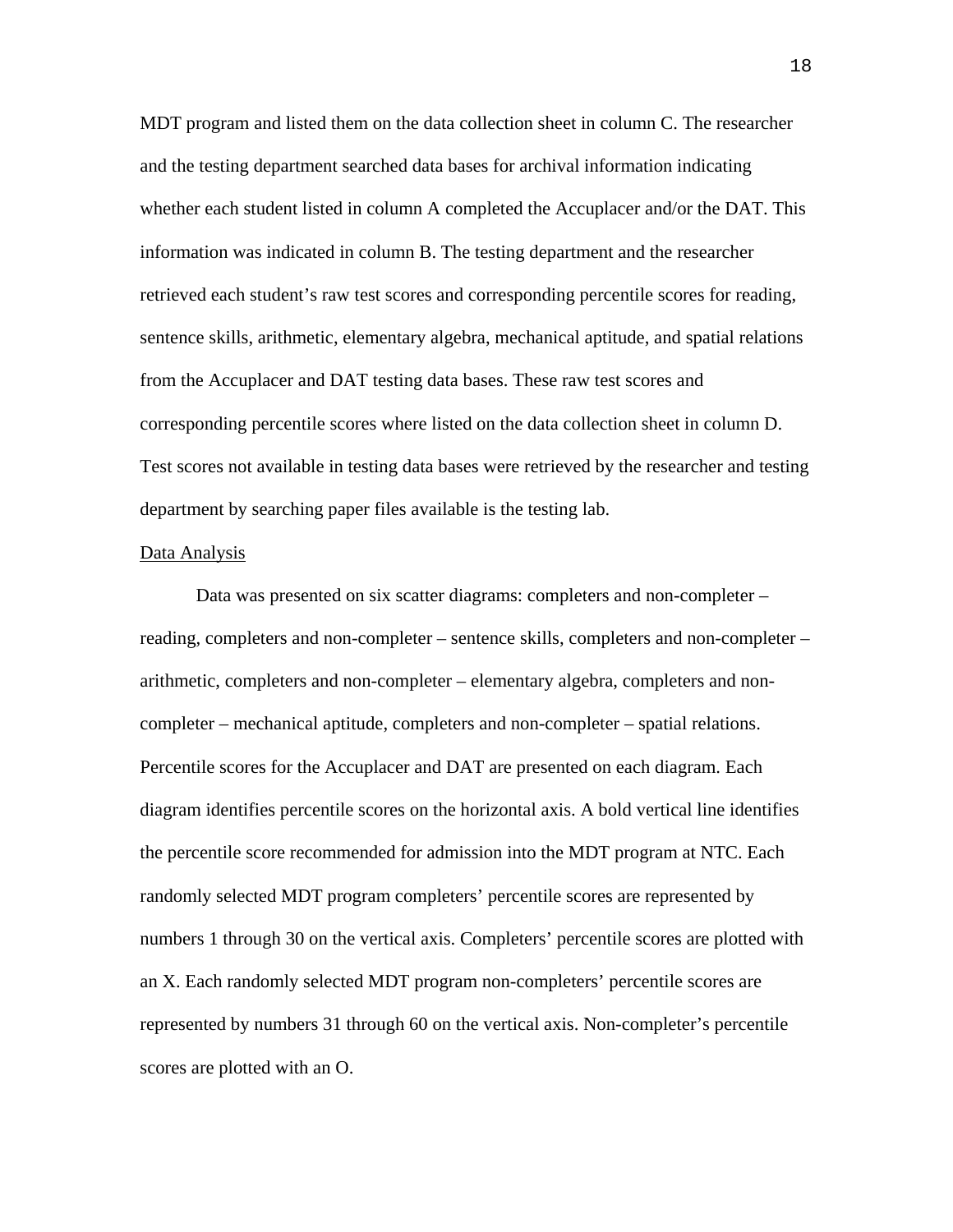Percentile test scores were compared for completer and non-completer in each of the test areas; reading, sentence skills, arithmetic, elementary algebra, mechanical aptitude, and spatial relations to determine if there is a correlation between the percentile scores of completers vs. non-completers.

#### Limitations

It is unknown whether students were non-completers due to academic reasons or if they do not complete the program for other reasons.

Archival testing data for the Accuplacer and the DAT is only stored by Northcentral Technical College for five years. Therefore, no information from more than five years ago is available.

Not all students complete the MDT program at NTC in less than five years. Students may be categorized as non-completers, but may return at a much later date to complete the program.

Test scores could be lower than a student's actual skill level due to anxiety caused by test taking. Or, if students are not comfortable using computers, test scores could be lower due to the test being administered via computer. Because test scores reflect student's skills at the time they take the test, scores could be lower if the students are "non-traditional" in the sense that they have been away from school for a while.

Archival data may have been recorded incorrectly into the testing data bases and incorrect data may have been retrieved by the researcher, student services personnel, and the testing department.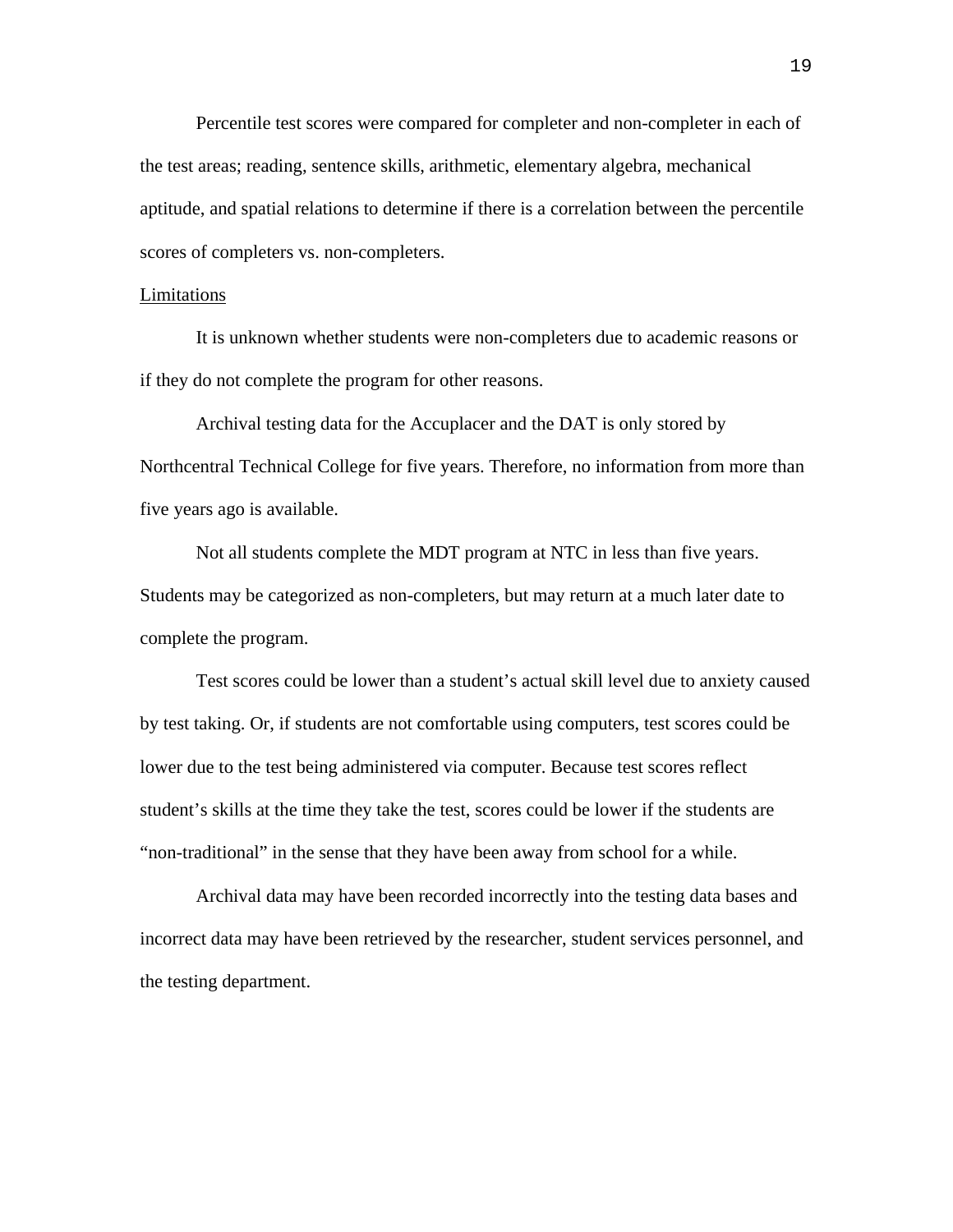### CHAPTER IV: RESULTS

### Introduction

The results of this study includes demographic information about the research subjects and the Accuplacer and DAT percentile test scores findings for these subjects is presented on six scatter diagrams. Research findings are reviewed comparing the percentage of completers vs. non-completers of the MDT program based on Accuplacer and DAT percentile test scores.

#### Demographic Information

The sample group for this study was students who had enrolled in the first semester courses for Northcentral Technical College's MDT program from 1998 through 2002 and had also taken the Accuplacer and the DAT entrance exams. These students were placed in two groups, completers and non-completers of the MDT program based on whether they had met all the requirements for gradation from the MDT program. Randomly a sample of 30 students was selected from each group, for a total population of 60.

# Presentation and Review of Findings

The six scatter diagrams are used to show Accuplacer and DAT percentile test scores presenting on the vertical axis completers numbered 1 through 30 and noncompleters numbered 31 through 60. Percentile scores are presented on the horizontal axis with the recommended percentile for admission into the MDT program shown with a bold vertical line. Completers' percentile scores are plotted with an X. Non-completer's percentile scores are plotted with an O.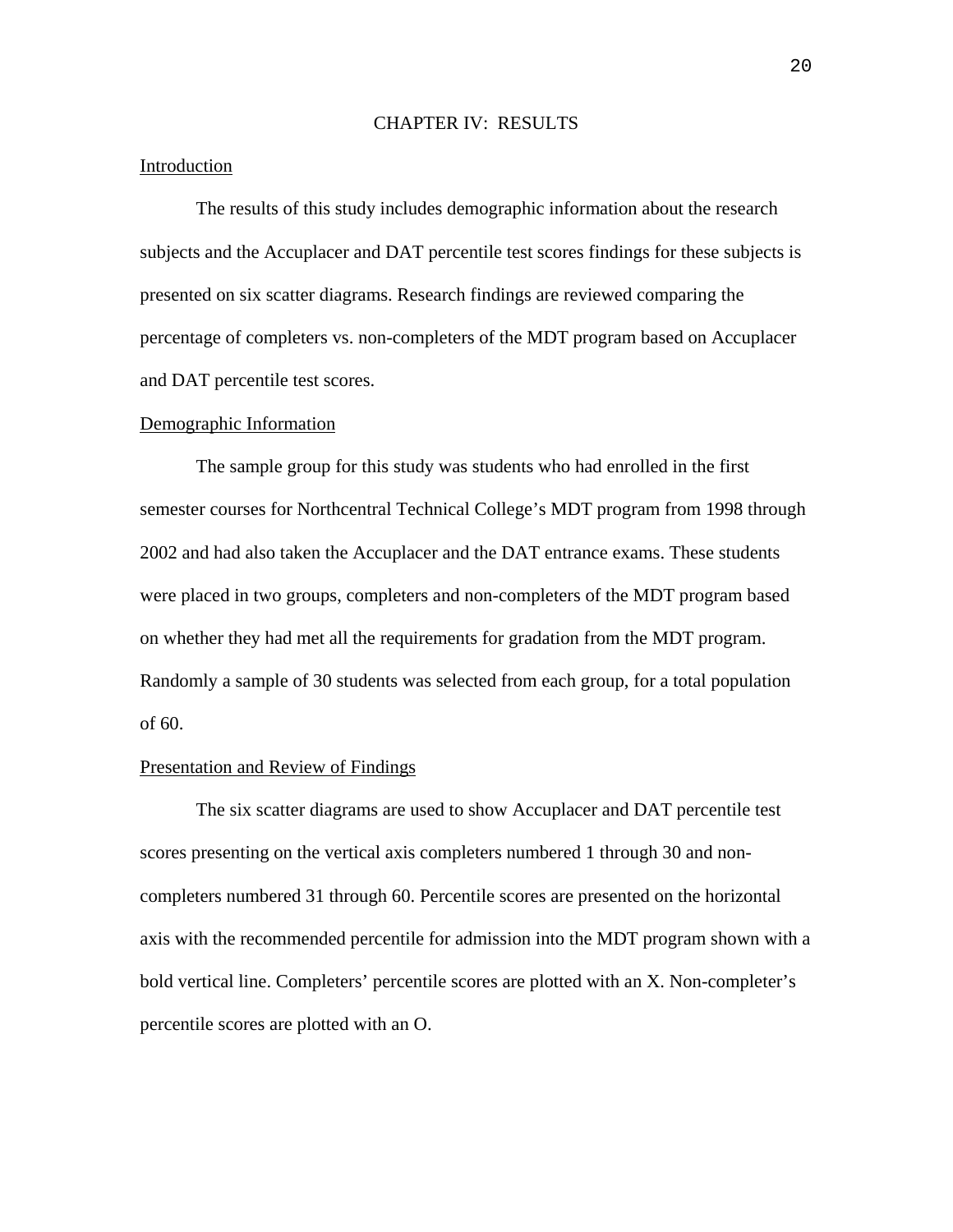Accuplacer percentile test scores for Reading are presented in Diagram 1, page 24. The average Reading percentile score for completers was 56 and for non-completers was 48, a difference of 8 percentile points. 36.5% of completers scored equal to or higher than the  $60<sup>th</sup>$  percentile recommended for admission into the MDT program, while 23.5% of the non-completers scored equal to or higher than the  $60<sup>th</sup>$  percentile recommended.

Diagram 2, page 25, presents Accuplacer percentile test scores for Sentence Skills. The average Sentence Skills percentile score for completers was 51 and for noncompleters was 48, a difference of 3 percentile points. MDT program completers scoring equal to or higher than the  $50<sup>th</sup>$  percentile recommended for admission was 50%, while the percent of MDT program non-completers scoring equal to or higher than the  $50<sup>th</sup>$ percentile recommended was 43.5%.

 Accuplacer Arithmetic percentile test scores are presented in Diagram 3, page 26. MDT program completers scored an average of  $85<sup>th</sup>$  percentile in Arithmetic. MDT program non-completers scored an average of  $67<sup>th</sup>$  percentile in Arithmetic, a difference of 19 percentile points. 86.5% of those students completing the MDT program scored equal to or greater than the recommended  $70<sup>th</sup>$  percentile for program admission, while 33.5 % of the students who did not complete the MTD program scored equal to or greater than the recommended  $70<sup>th</sup>$  percentile for program admission.

Diagram 4, page 27, presents Accuplacer Elementary Algebra percentile test scores. The average percentile scores for MDT program completers was 76 and for noncompleters was 60, equaling a difference of 16 percentile points. 73.5% of program completers scored equal to or higher than the recommended  $70<sup>th</sup>$  percentile for admission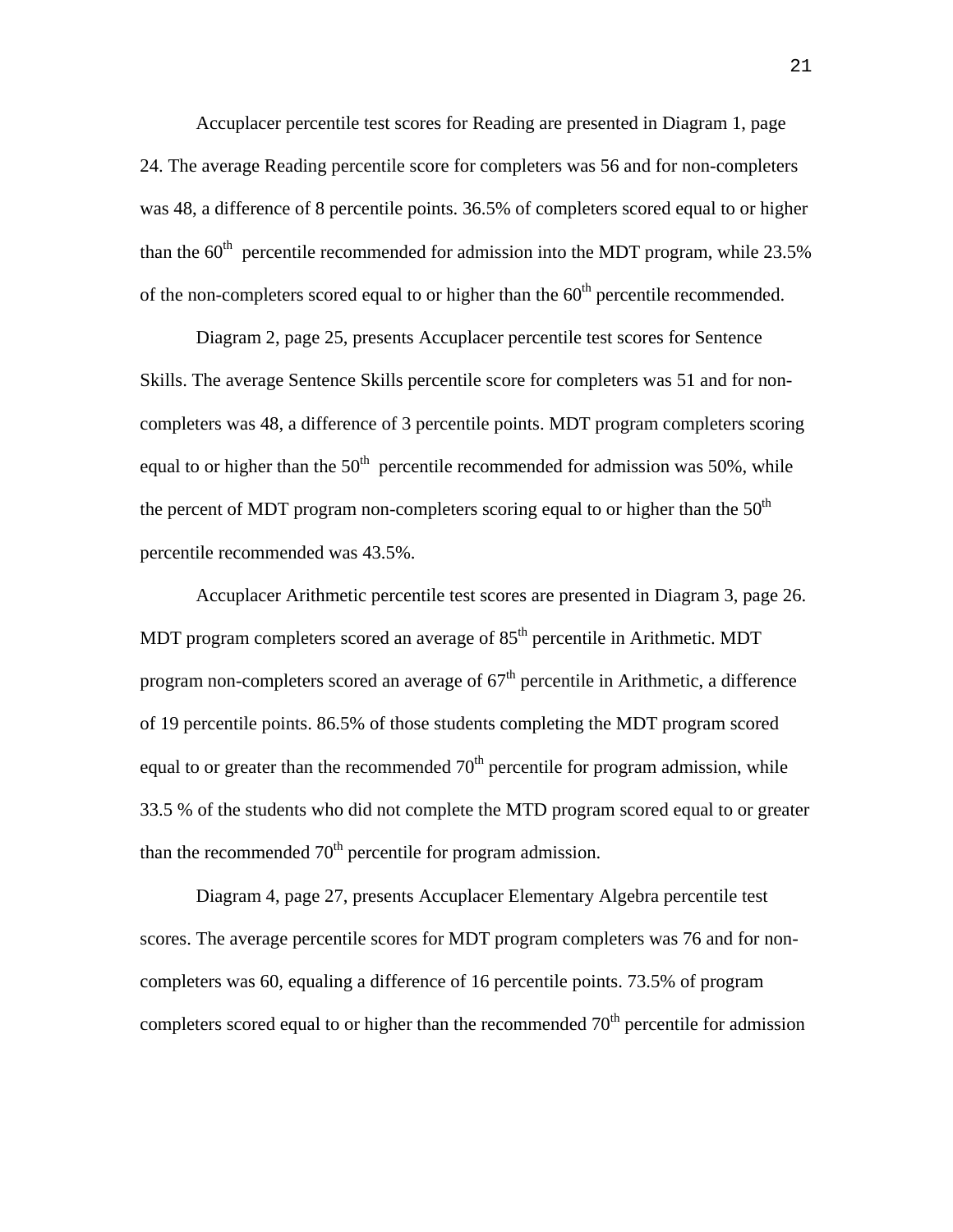into the MDT program and 36.5% of those students not completing the program scored equal to or higher than the recommended  $70<sup>th</sup>$  percentile for program admission.

Mechanical Aptitude DAT percentile test scores are presented in Diagram 5, page 28. Completers scored an average  $81<sup>st</sup>$  percentile while non-completers scored an average  $72<sup>nd</sup>$  percentile, equaling a separation of 9 percentile points. NTC recommends a minimum Mechanical Aptitude test score of  $60<sup>th</sup>$  percentile for admission into the MDT program. 93.5% of those students completing the MDT program scored greater than or equal to  $60<sup>th</sup>$  percentile on the DAT. 83.5% of the students who did not complete the MDT program scored greater than or equal to the recommended  $60<sup>th</sup>$  percentile.

MDT student DAT percentile test scores for Spatial Aptitude are shown in Diagram 6, page 29. The average Spatial Aptitude percentile score for completers was 82 and for non-completers 74, a difference of 8 percentile points. MDT program completers scoring equal to or higher than the  $60<sup>th</sup>$  percentile recommended for admission was 90%, while the percent of MDT program non-completers scored equal to or higher than the  $60<sup>th</sup>$ percentile recommended was 73.5%.

 Compiling the results of all six test areas shows that 71.5% of completers of the MDT program scored equal to or higher than the currently recommended test score minimum for entrance into the MDT program at NTC. Compiling the results of all six test areas for non-completers shows that 49% scored equal to or higher than the currently recommended test score minimum for entrance into the MDT program at NTC.

While the average percentile test score for each of the six test areas was higher for the completer group than the non-completer group the most notable test score trend was in the area of mathematics. Archival data reports that 24% of students scoring below the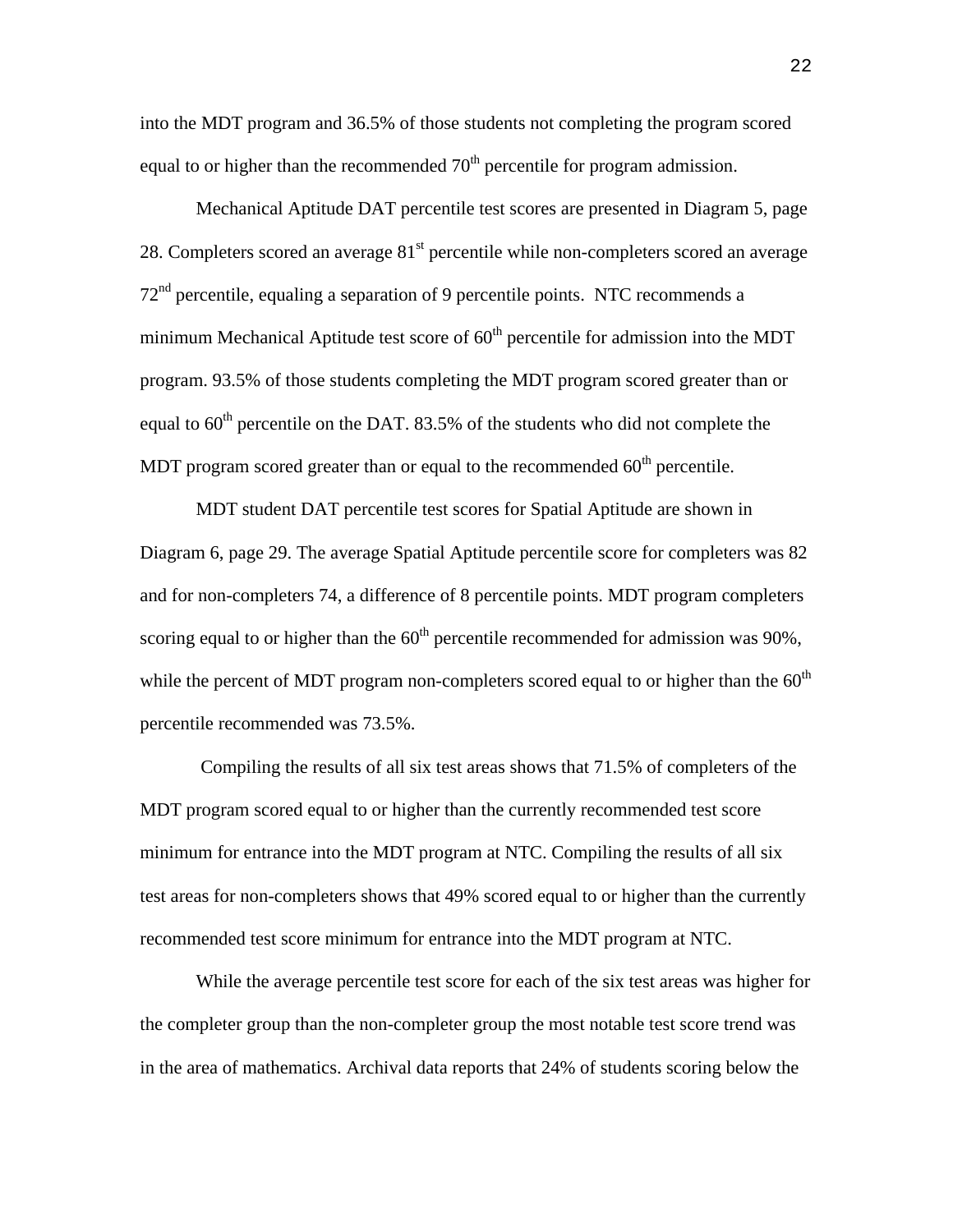current percentile minimum recommended for entry into the MDT program in Arithmetic and Elementary Algebra historically have completed the MDT program at NTC, compared to a those scoring equal to or greater than the current minimum percentile having a 70% history of completion.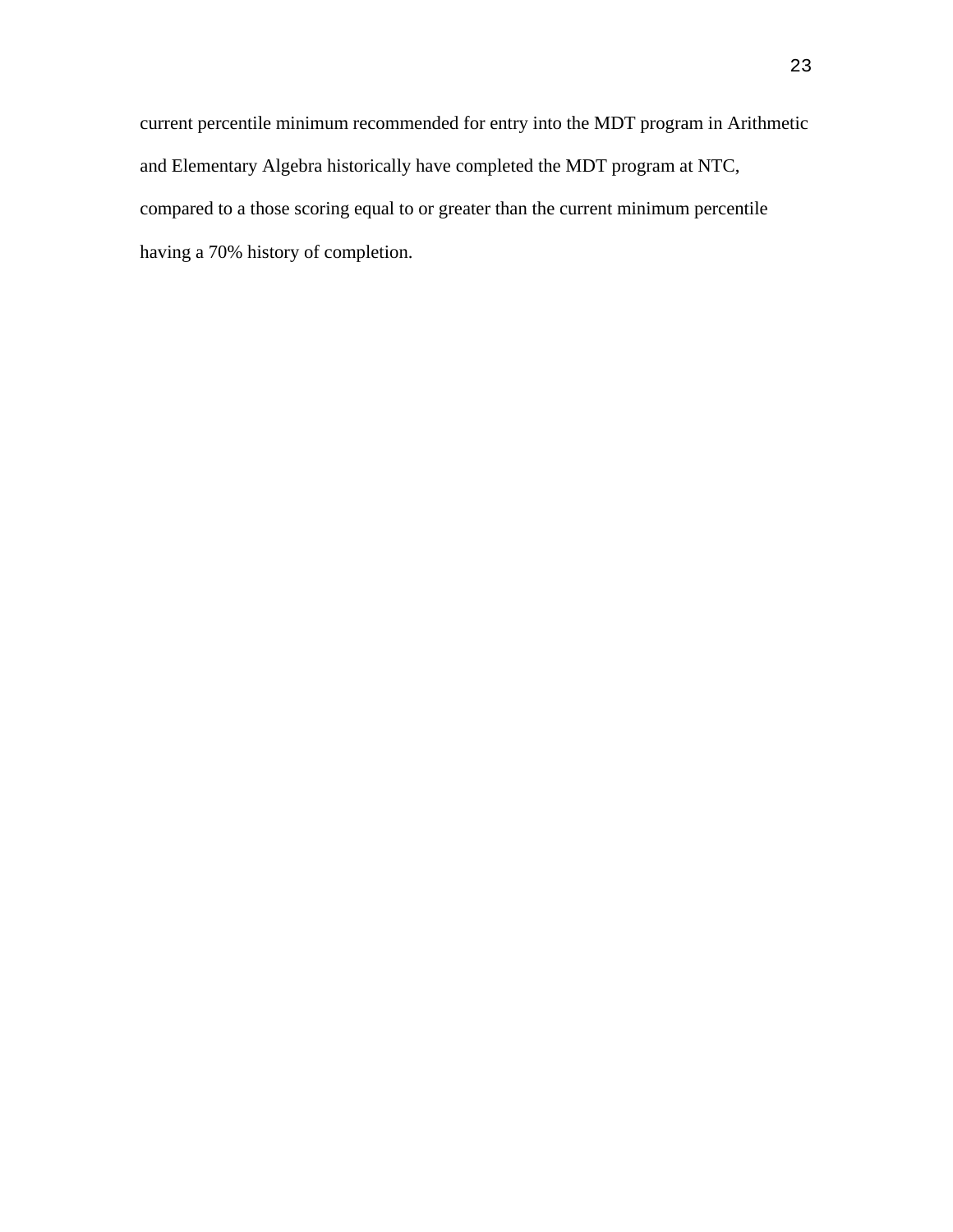Diagram 1: Accuplacer percentile scores - Reading.

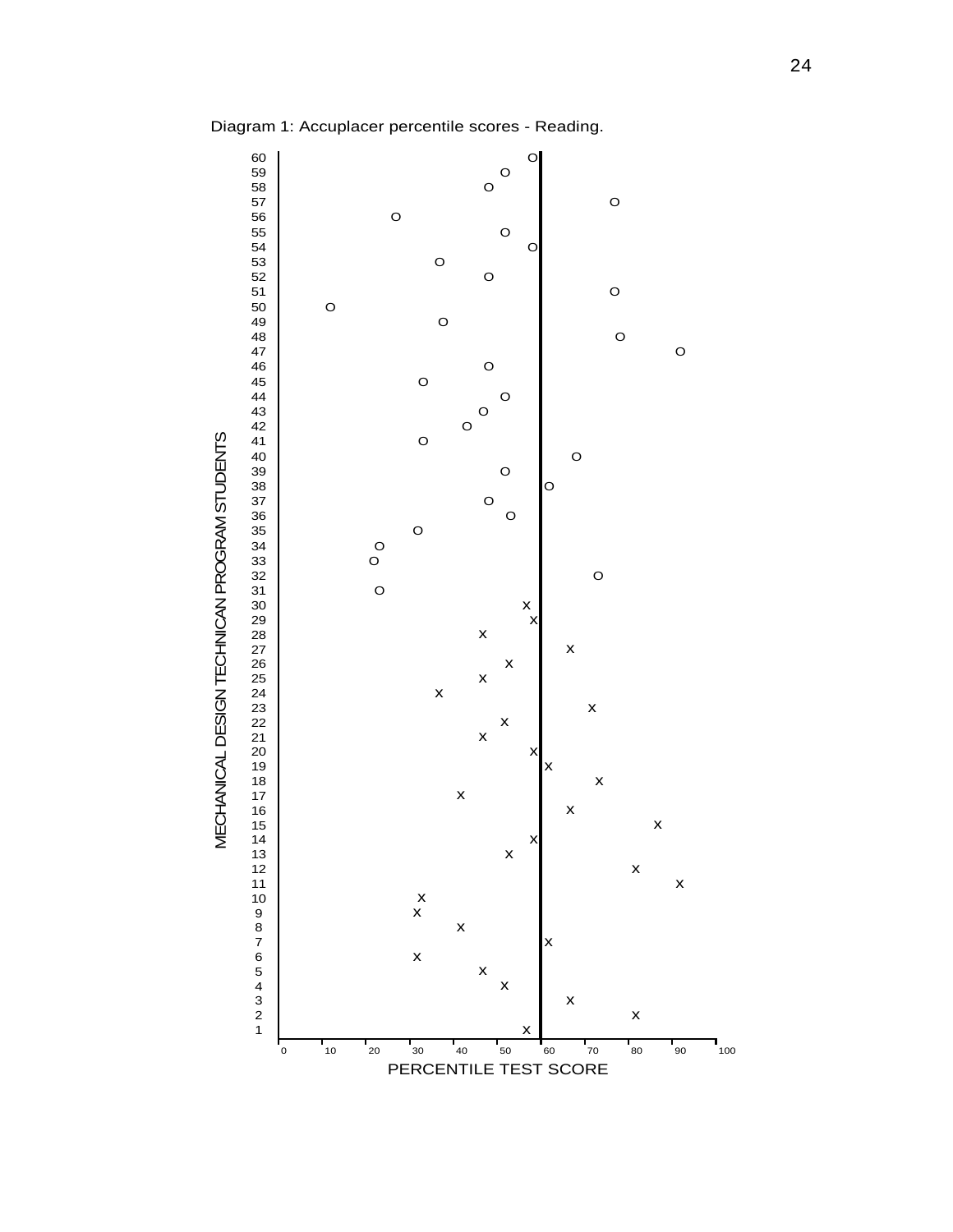

Diagram 2: Accuplacer percentile scores - Sentence Skills.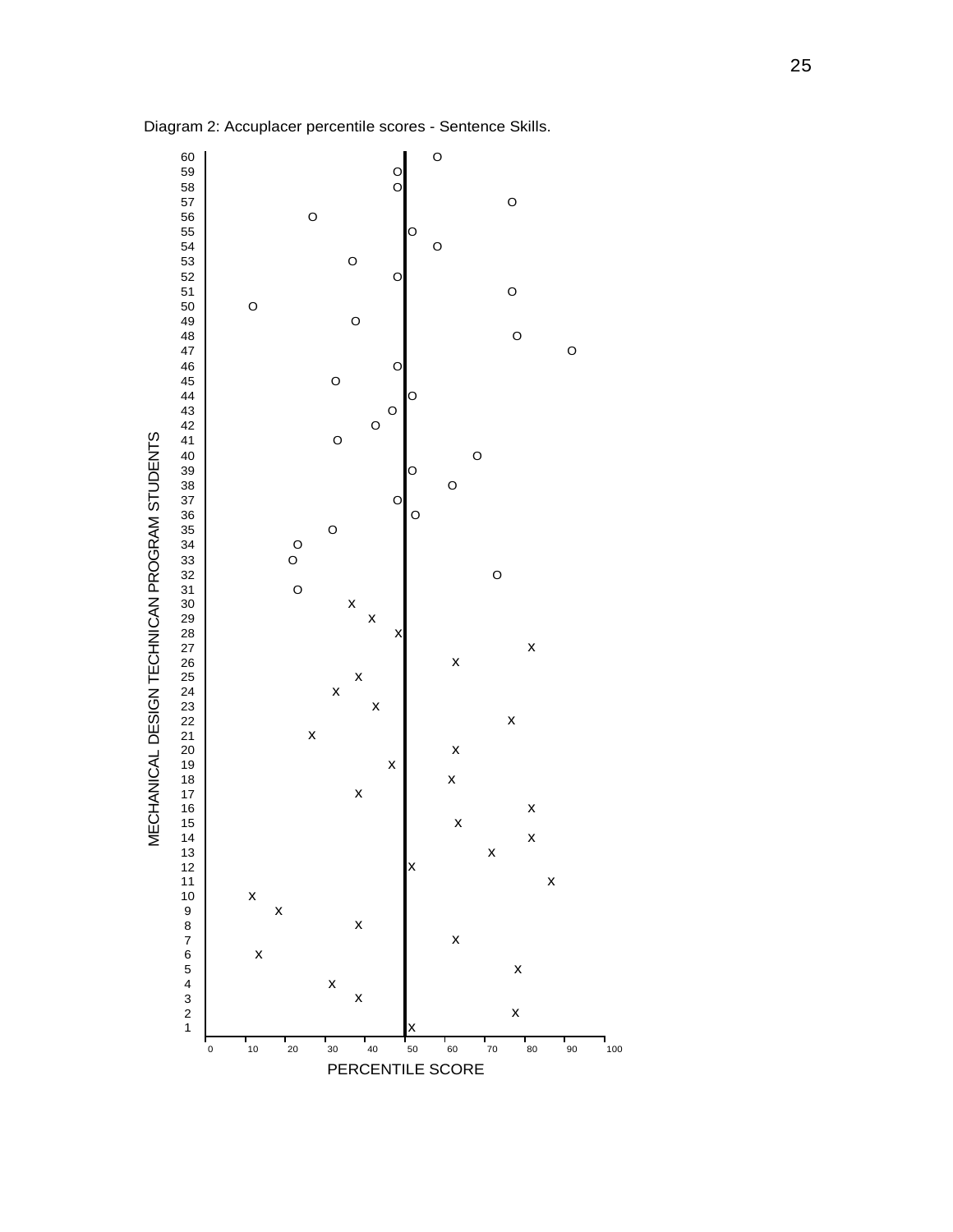

Diagram 3: Accuplacer percentile scores - Arithmetic.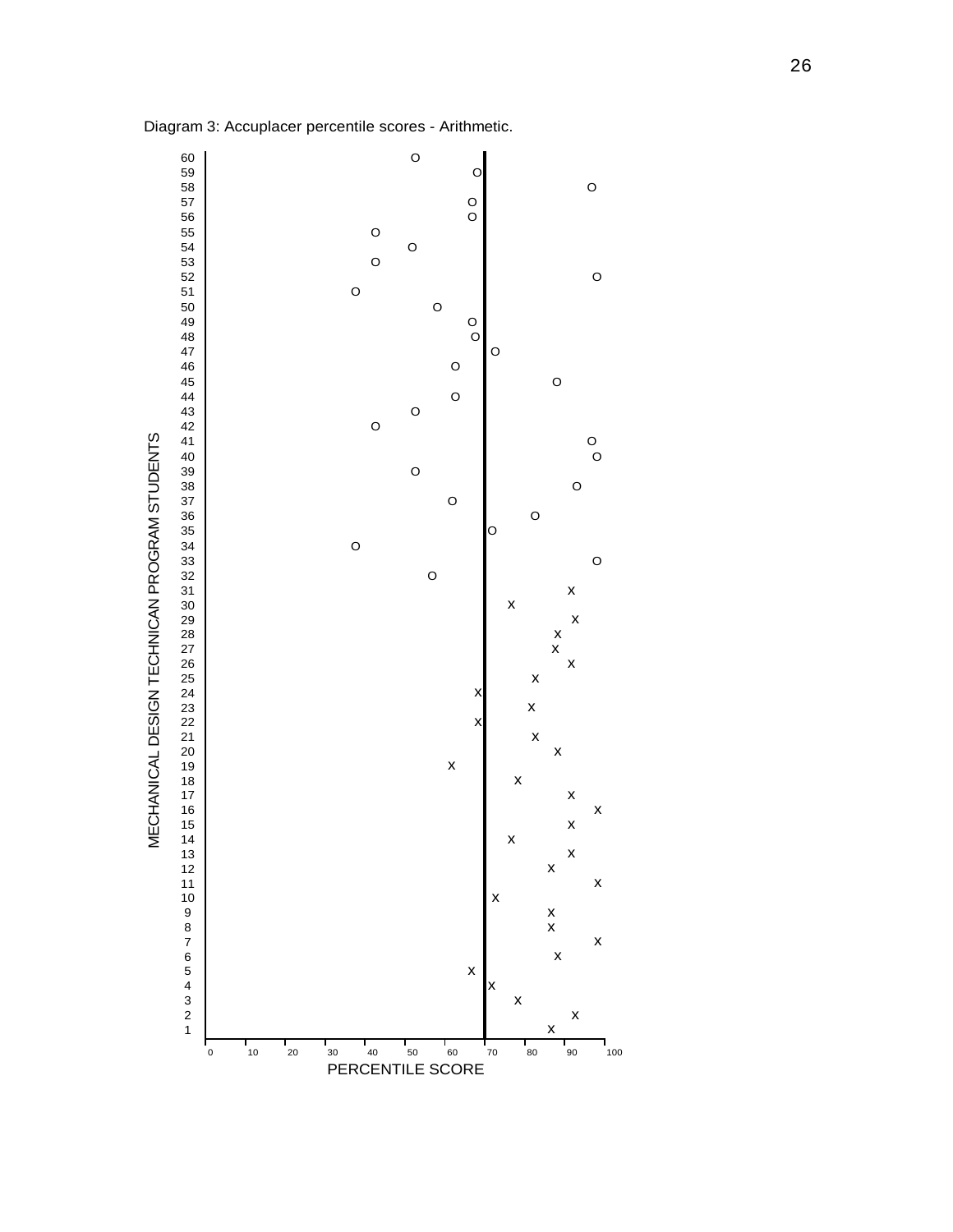

Diagram 4: Accuplacer percentile scores - Elementary Algebra.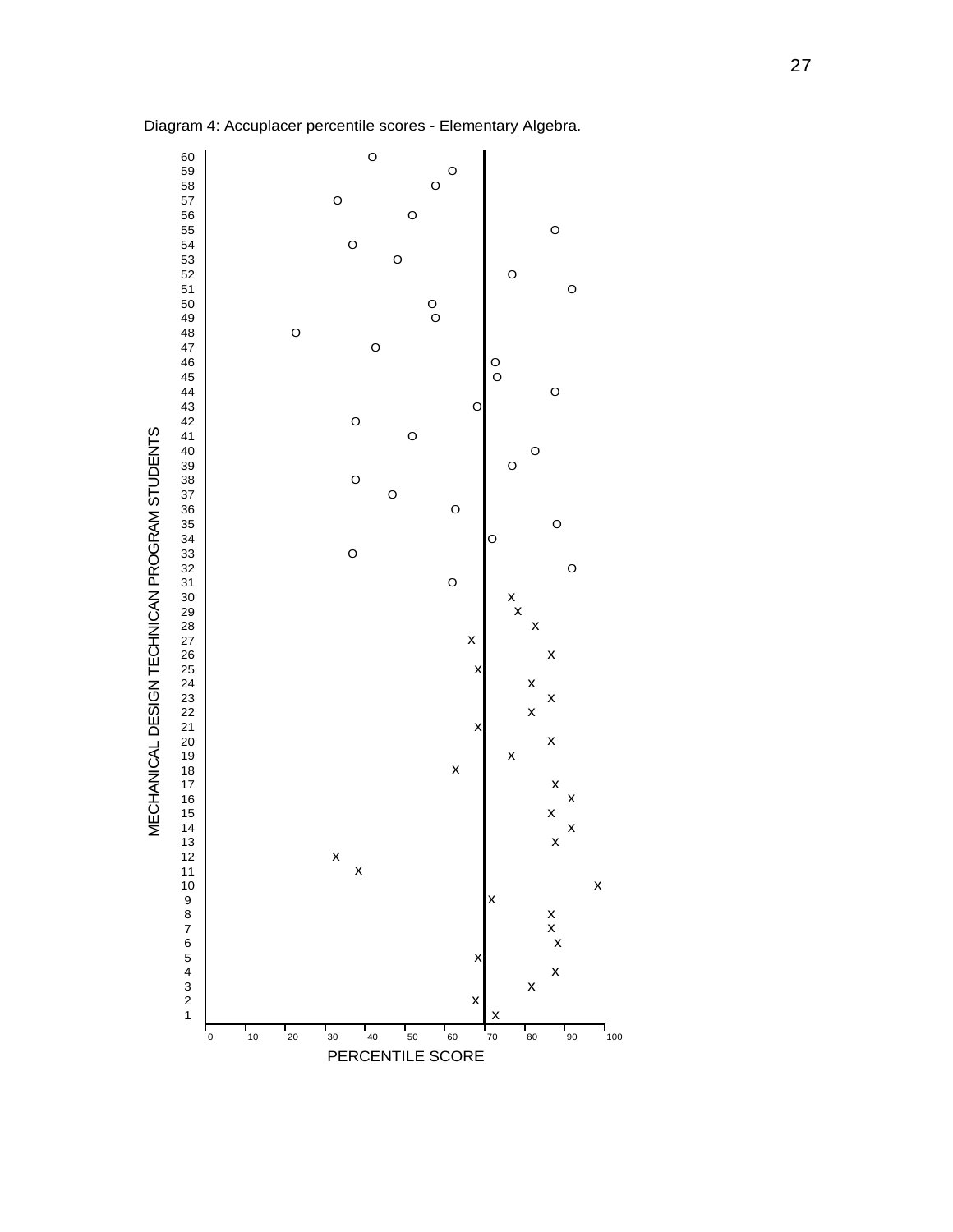

Diagram 5: DAT percentile scores - Mechanical Aptitude.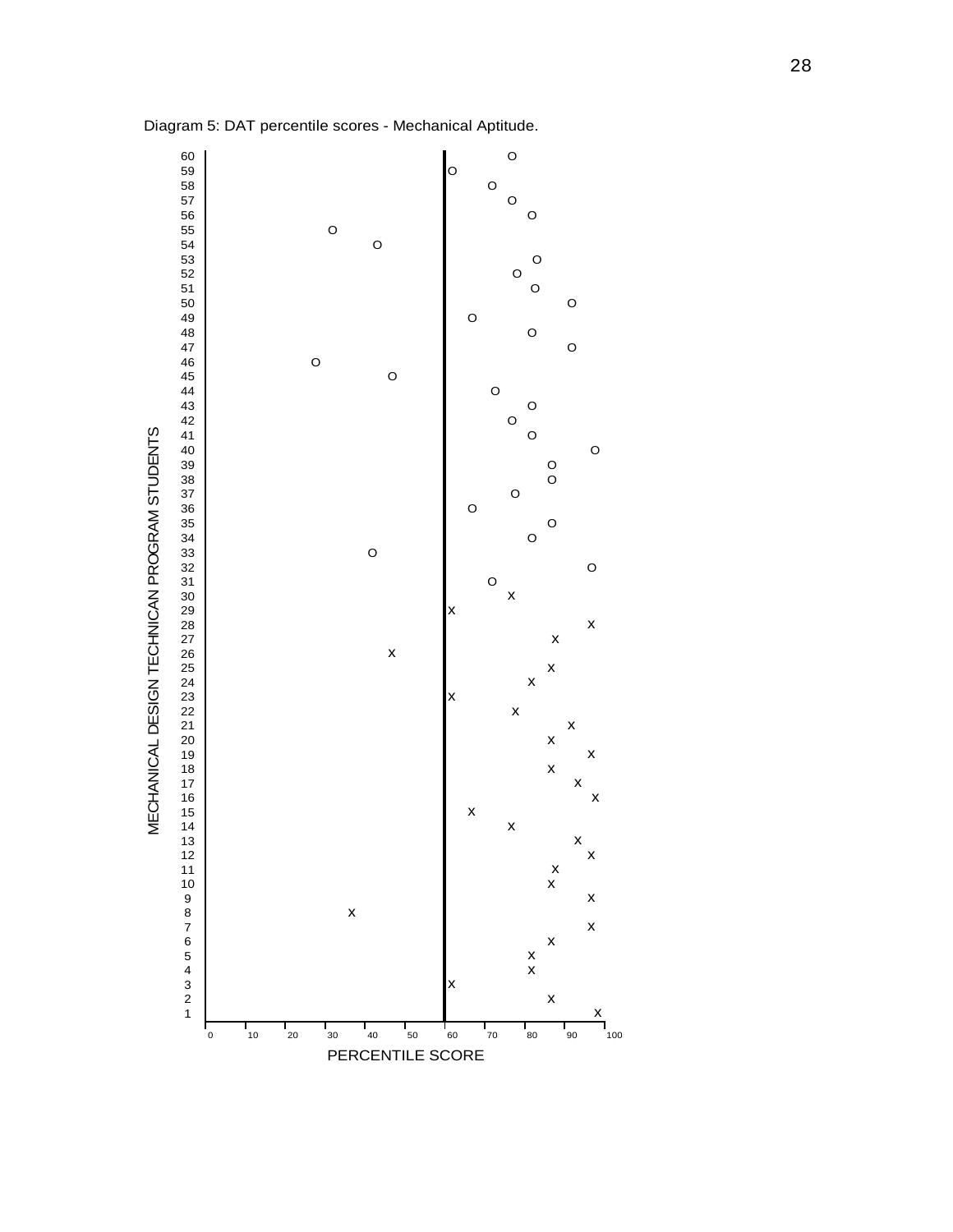

Diagram 6: DAT percentile scores - Spatial Aptitude.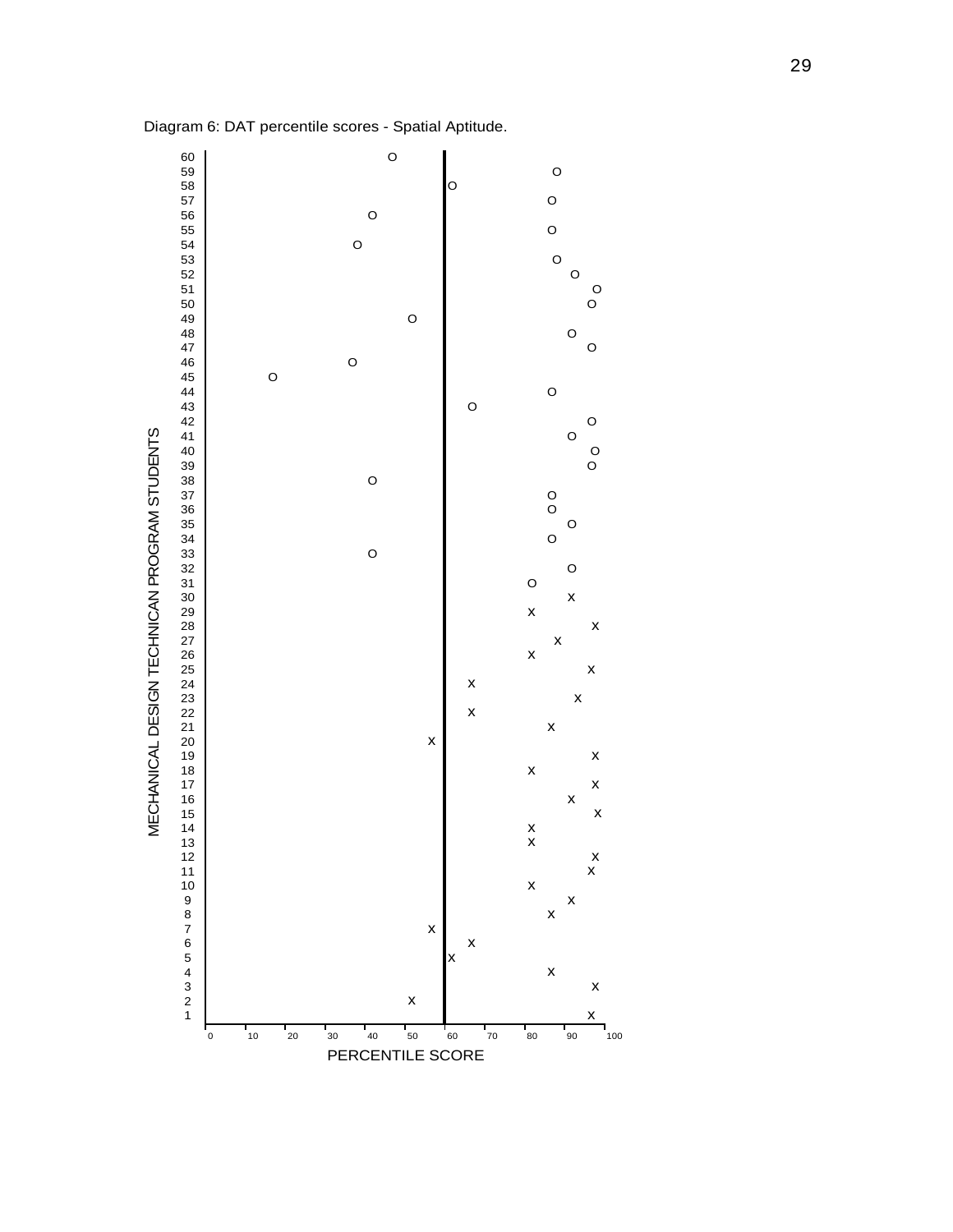#### CHAPTER V: DISCUSSION

### Introduction

This discussion will restate the limitations of the study, summarize the findings of the study, state general conclusions and important results, and presents recommendations for future action and further study.

### Limitations

It is unknown whether students were non-completers due to academic reasons or if they do not complete the program for other reasons.

There is no archival testing data available from more than five years ago since Northcentral Technical College does not store this type of information for more than five years.

Not all students complete the MDT program at NTC in less than five years. Students may be categorized as non-completers, but may return at a much later date to complete the program.

Test scores could be lower than a student's actual skill level due to anxiety caused by test taking. Or, if students are not comfortable using computers, test scores could be lower due to the test being administered via computer. Because test scores reflect student's skills at the time they take the test, scores could be lower if the students are "non-traditional" in the sense that they have been away from school for a while.

Archival data may have been recorded incorrectly into the testing data bases and incorrect data may have been retrieved by the researcher, student services personnel, and the testing department.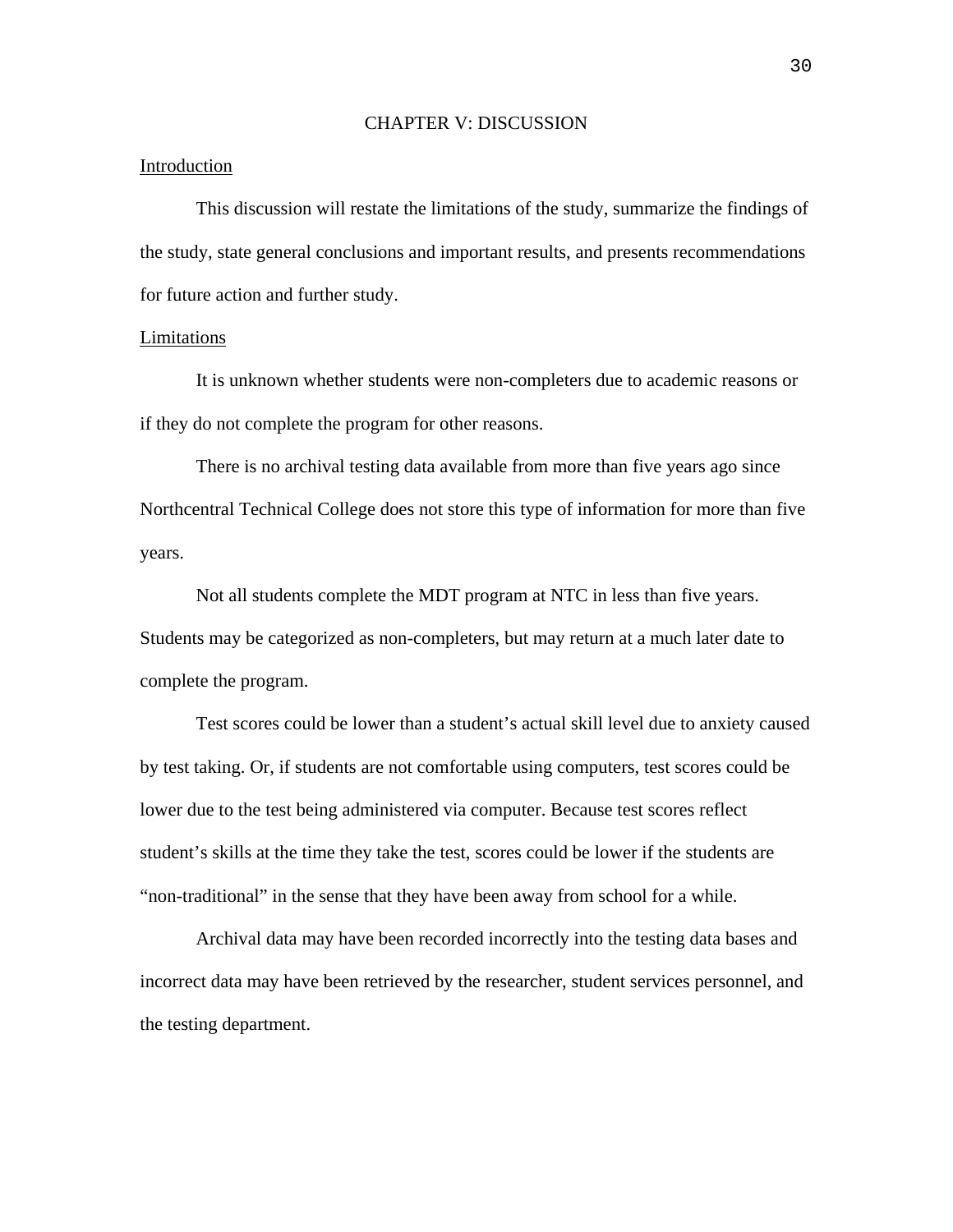# **Discussion**

The purpose of this study was to determine if a correlation exists between the results of Northcentral Technical College's entrance exams, the Accuplacer and the DAT, and the potential for a MDT student to be a completer or a non-completer.

Archival Accuplacer and DAT test score data for MDT program completers and non-completers was retrieved and presented on six scatter diagrams for comparison. MDT program completers averaged higher percentile test scores than non-completers in all six test areas.

As a predictor of success in the MDT program the Accuplacer correctly identified completers or non-completers of the MDT program based on the current NTC recommended percentile for admission; in Reading 56.5% of the time, in Sentence Skills 53% of the time, in Arithmetic 75% of the time, and in Elementary Algebra 68.5% of the time. Accuplacer validity studies report an observed predictability rate of 69%.

DAT predicts high average to superior likelihood of success in persons scoring at  $55<sup>th</sup>$  percentile or higher in mechanical aptitude and spatial relations aptitude. This study indicated that 88% of those taking the DAT mechanical aptitude test scored higher than  $55<sup>th</sup>$  percentile, yet 47% of those scoring higher than the  $55<sup>th</sup>$  percentile did not complete the program. 81.5% of those students taking the spatial relations aptitude test scored higher than the  $55<sup>th</sup>$  percentile and 45% of that group did not complete the program. **Conclusions** 

Percentile test scores in Accuplacer testing of Reading and Sentence Skills, and the DAT testing of Mechanical Aptitude, and Spatial Aptitude did not show a predictability of a student's ability to be a completer or non-completer of Northcentral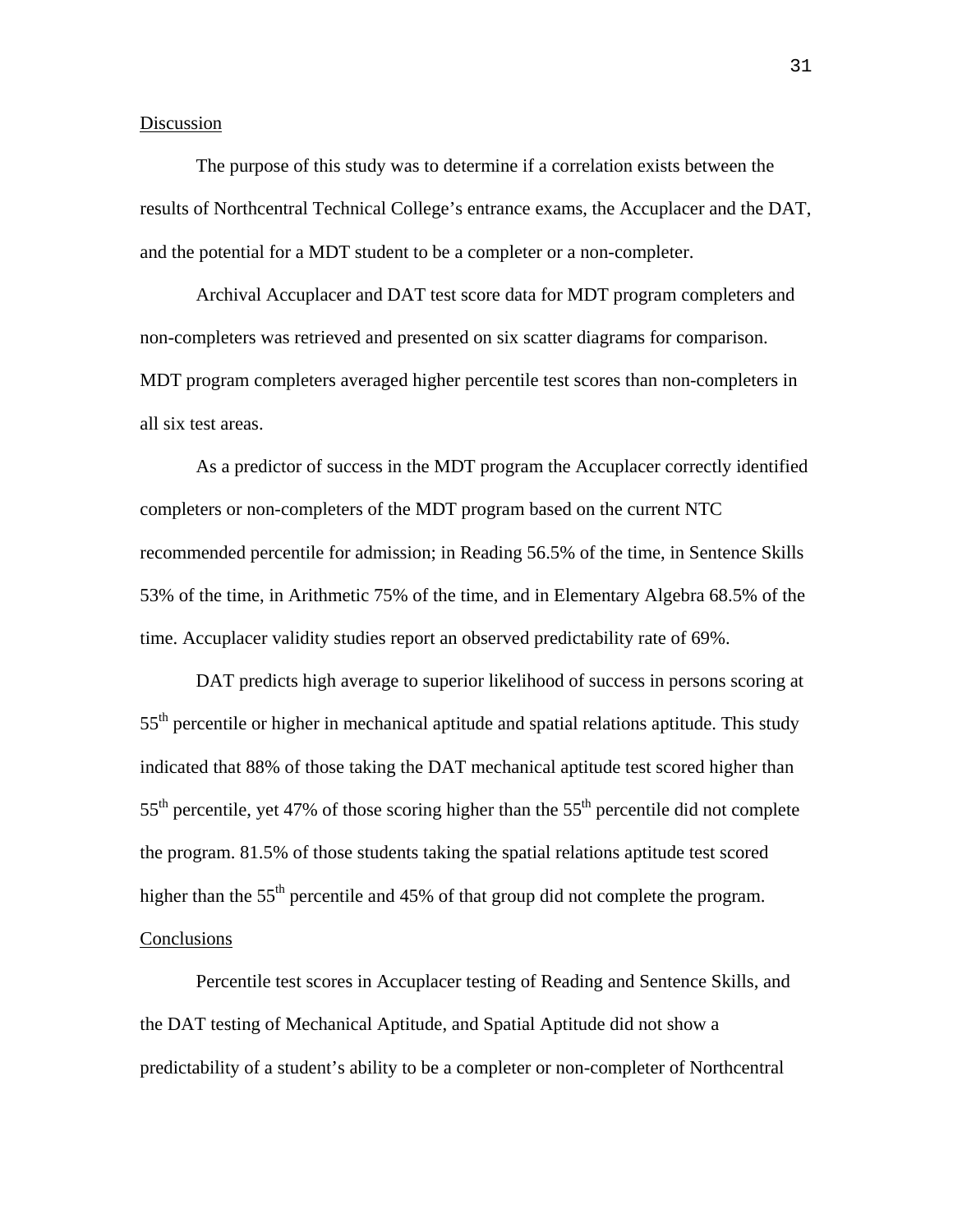Technical College's MDT program, as frequently as published Accuplacer and DAT validity testing suggests. Accuplacer percentile test scores for Arithmetic and Elementary Algebra did appear to be more in line with Accuplacer and DAT validity tests as predictors of Northcentral Technical College's MDT program completion, with 24% of the students scoring below the current recommended percentile score historically completing the MDT program and 70% of those scoring equal to or greater than the recommended percentile completing the program.

#### Recommendations

It is recommended that student counselors and student remedial studies advisors/instructors be made of aware of the predictability of success in the MDT program at Northcentral Technical College based on Accuplacer percentile test scores in Arithmetic and Elementary Algebra. Students scoring below the recommended minimum percentile for admission should be advised of the predictability of success, allowing them to make an informed decision regarding whether they should pursue a degree as a Mechanical Design Technician. Math remediation should be followed by additional testing before admission into the MDT program to determine the increased level of math skills and abilities.

Recommendations for future studies may find value in investigating the effectiveness of Arithmetic and Elementary Algebra remediation for entrance into the MDT program. Additional studies may include the effects on students who are allowed admission into the MDT program when they do not possess the math skills level that could predict ones ability to complete Northcentral Technical College's MDT program. It may be of value to study whether the math rigor currently incorporated in NTC's MDT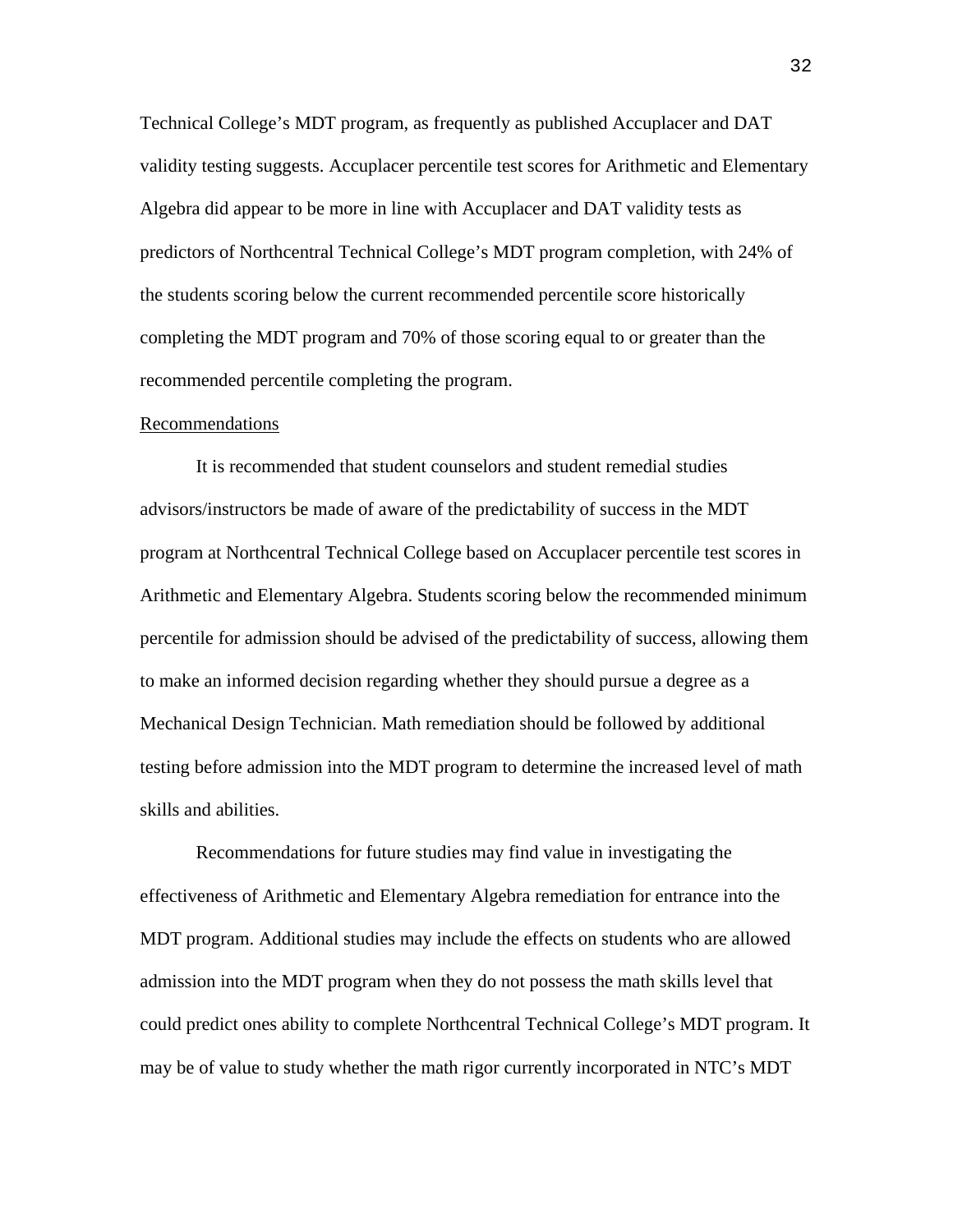program is meeting or exceeding the needs of businesses hiring Mechanical Design

Technician graduates.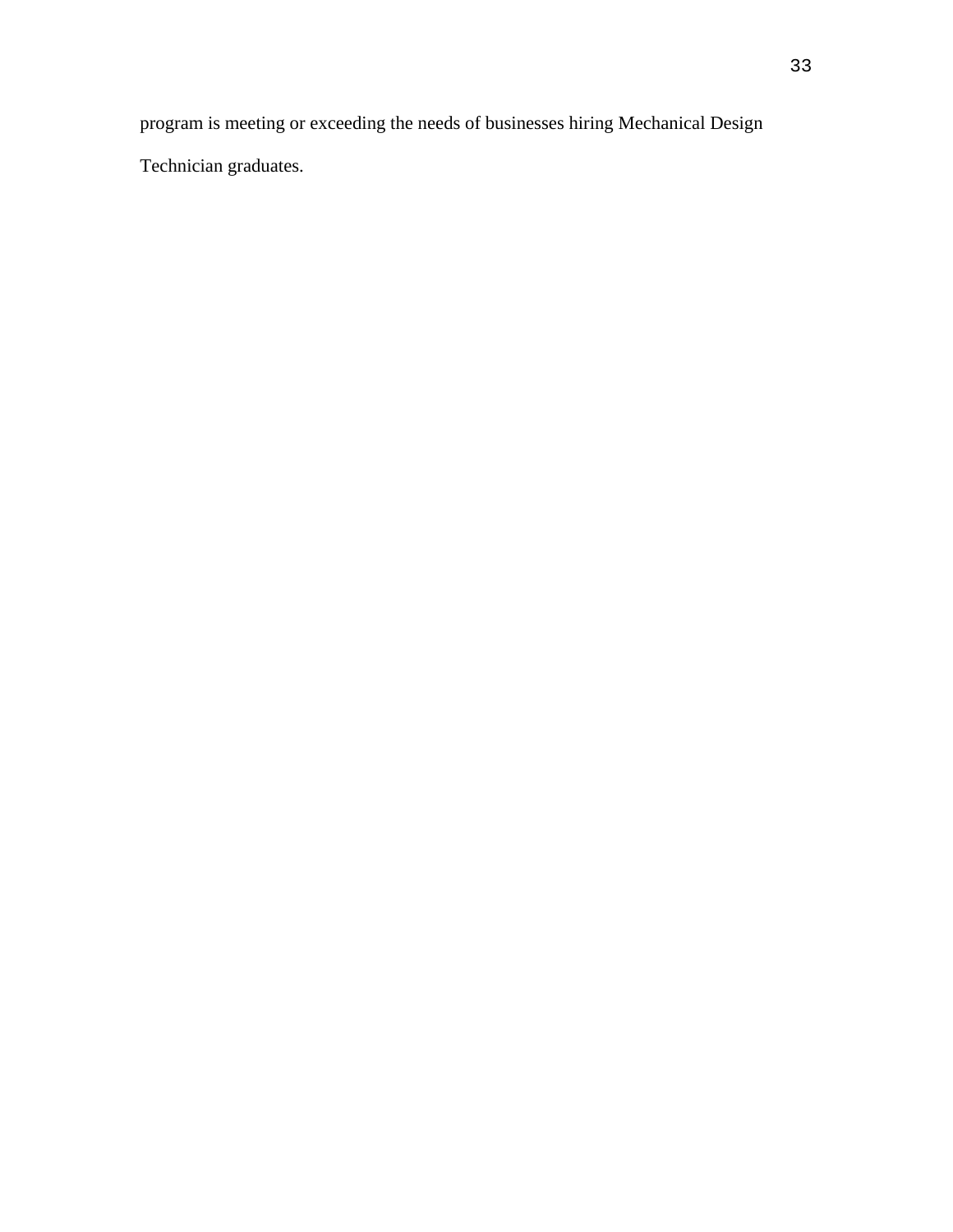#### REFERENCES

*Accuplacer notebook,* (1993). College Entrance Board and Educational Testing Service. *Accuplacer placement testing student guide,* (2002). Retrieved December 3, 2002 from: <http://wwwmonroecc.edu/depts/counsel/accuplac.html>

- Bennett, G., Seashore, H., & Wesman, A. (1982). *Differential aptitude tests forms V and W, counselor's manual* (The Psychological Corporation). USA: Harcourt Brace Jovanovich Publishers.
- Bennett, G., Seashore, H., & Wesman, A. (1984). *Differential aptitude tests forms V and W, technical supplement* (The Psychological Corporation). USA: Harcourt Brace Jovanovich Publishers.
- Bureau of Labor Statistics, (2002). *Occupational outlook handout, Engineering technicians*. Retrieved June 12, 2002 from:

wysiwyg://16/http://www.bls.gov/oco/ocos112.html

*The college board - Higher education – Accuplacer,* (2002). Retrieved June 17, 2002 from: wysiwyg://46/http://www.collegeboard.com/highered/apr/accu.html

*College entrance exams,* (2001). Retrieved June 17, 2002 from:

<http://www.fcps.k12.va.us/DSSSE/CareerConnections/JrSrHandbook/collexam.html>

*DAT scoring assistant,* (2004). Retrieved February 9, 2004 from:

http://marketplace.psychcorp.com/cgi-bin/MsmGo.exe?grab\_id=13&page\_id=161…

*Differential aptitude test,* (2000). Retrieved June 17, 2002 from:

[http://www.pittsford.monroe.edu/District/CAR/\(n\)DATFallTest.Gr.8.96.html](http://www.pittsford.monroe.edu/District/CAR/(n)DATFallTest.Gr.8.96.html)

*Differential aptitude test-DAT,* (2002). Retrieved November 26, 2002 from:

<http://www.mcs.k12.mi.us/counselor/Calendar.htm>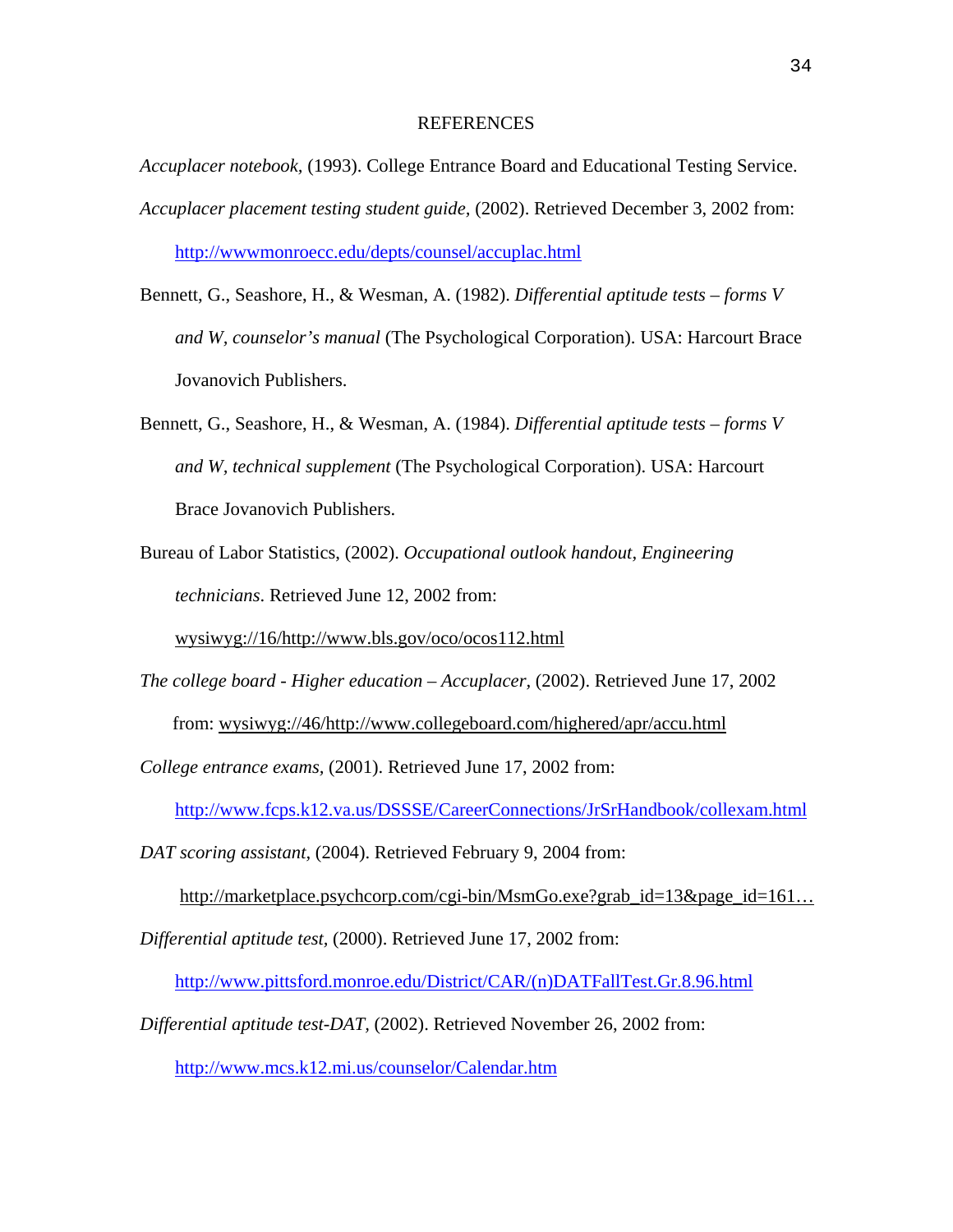- *ECS issue site: Assessment College entrance exams,* (2002). Retrieved June 17, 2002 from:<http://www.ecs.org/html/issue.asp?issueid=12&subIssueID=75>
- Gray, K. C. (1998). *Workforce education: The basics*. Needham Heights, MA: Allyn & Bacon
- Hawks, J., & Lindquist, D. W. (1999). *Read about college, What's the score on entrance exams?* Retrieved June 17, 2002 from: <http://mycollegeguide.org/read/score.html>
- *NTC student catalog 2003/2004,* (2003). The Learning Center, Northcentral Technical College, Wausau, WI.

*Placement test*, (2002). Retrieved June 17, 2002 from:

http://www.riverland.cc.mn.us/AccuCPT.html